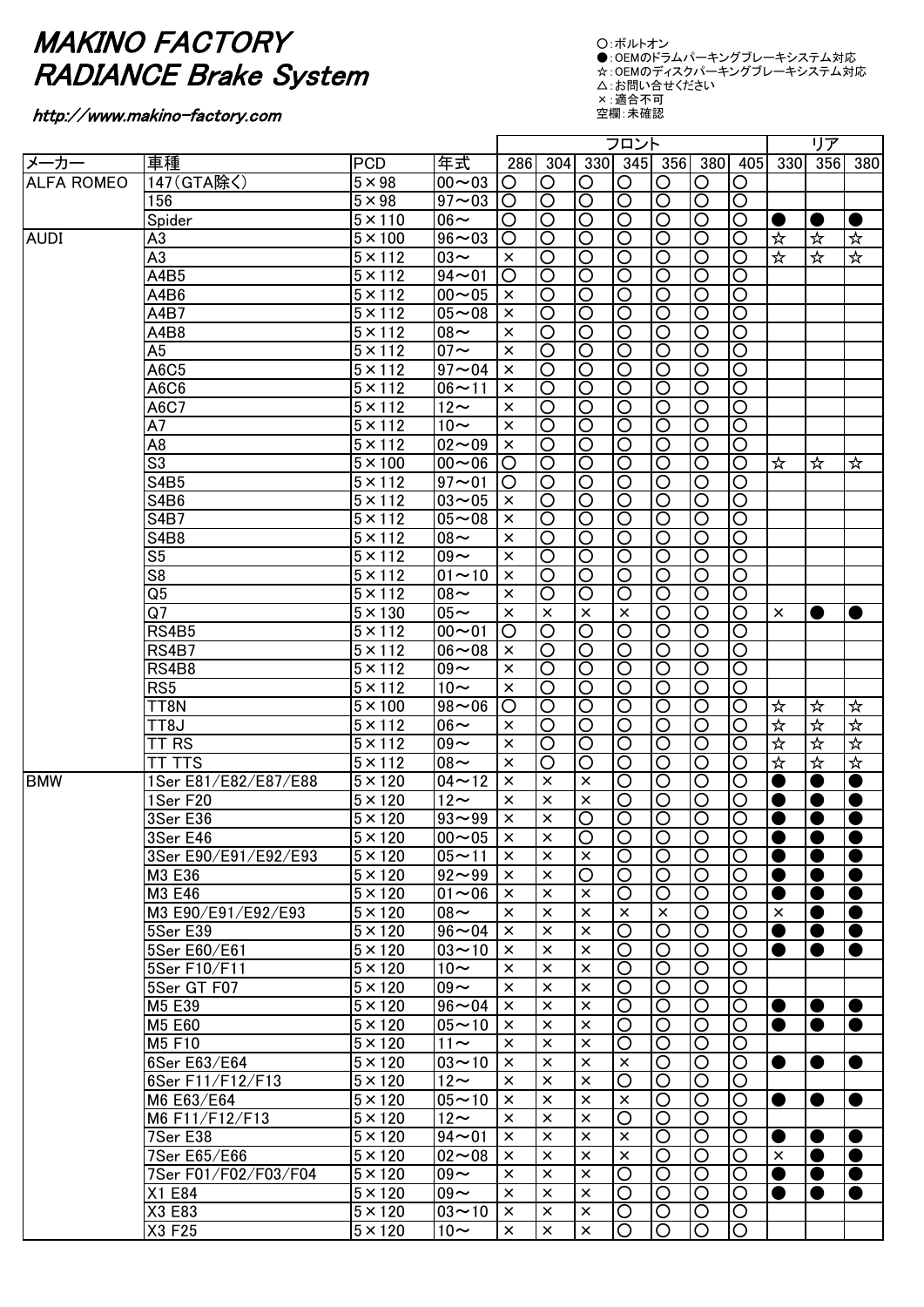|                  |                    |                   |                      |                |                       |                         | フロント                    |                         |                         |                         |                      | リア                   |           |
|------------------|--------------------|-------------------|----------------------|----------------|-----------------------|-------------------------|-------------------------|-------------------------|-------------------------|-------------------------|----------------------|----------------------|-----------|
| メーカー             | 車種                 | <b>PCD</b>        | 年式                   | 286            | 304                   | 330                     |                         | $345$ 356               | 380                     | 405                     | 330                  | 356                  | 380       |
| <b>BMW</b>       | X5 E53             | $5 \times 120$    | $00 - 06$            | $\times$       | $\times$              | $\times$                | $\times$                | O                       | $\circ$                 | O                       |                      | $\bullet$            |           |
|                  | X5 E70             | $5 \times 120$    | $07 -$               | $\times$       | $\times$              | $\times$                | $\times$                | $\overline{\circ}$      | $\overline{\mathsf{O}}$ | $\overline{\rm O}$      | $\bullet$            | $\bullet$            | $\bullet$ |
|                  | X6 E71/E72         | $5 \times 120$    | $08 -$               | $\times$       | $\times$              | $\times$                | $\times$                | Ō                       | $\overline{\rm O}$      | $\overline{\rm O}$      | $\bullet$            | $\bullet$            | $\bullet$ |
|                  | Z3 E36             | $5 \times 120$    | $95 - 03$            | $\times$       | $\times$              | $\overline{\rm O}$      | $\overline{\mathsf{O}}$ | $\overline{\rm O}$      | $\overline{\rm O}$      | $\overline{\rm O}$      | C                    | $\bullet$            | $\bullet$ |
|                  | Z3 M-coupe E36     | $5 \times 120$    | $97 - 03$            | $\times$       | $\times$              | $\times$                | $\overline{\circ}$      | $\overline{\mathsf{O}}$ | $\overline{\rm O}$      | $\overline{\rm O}$      | O                    | $\bullet$            | $\bullet$ |
|                  | Z4 E85/E86         | $5 \times 120$    | $02 - 08$            | $\times$       | $\times$              | $\overline{\rm O}$      | $\overline{\rm O}$      | $\overline{\rm O}$      | $\overline{\rm O}$      | $\overline{\rm O}$      | $\bullet$            | $\bullet$            | $\bullet$ |
|                  | Z4 M-coupe E85/E86 | $5 \times 120$    | $06 - 08$            | $\times$       | $\times$              | $\overline{\circ}$      | $\overline{\mathsf{O}}$ | $\overline{\circ}$      | $\overline{\mathsf{O}}$ | $\overline{\mathsf{O}}$ |                      |                      | $\bullet$ |
|                  | Z4 E89             | $5 \times 120$    | $09 -$               | $\times$       | $\times$              | $\overline{\circ}$      | $\overline{\mathsf{O}}$ | $\overline{\circ}$      | $\overline{\mathsf{O}}$ | $\overline{\mathsf{O}}$ |                      |                      |           |
| <b>CADILLAC</b>  | <b>CTS</b>         | $5 \times 120$    | $09 -$               | $\times$       | $\times$              | $\times$                | $\times$                | $\overline{\circ}$      | $\overline{\mathsf{O}}$ | $\overline{\circ}$      | $\times$             | $\bullet$            | D         |
|                  | <b>SRX</b>         | $6 \times 120$    | $10\sim$             | $\times$       | $\times$              | $\overline{\mathbf{x}}$ | $\times$                | $\overline{\circ}$      | $\overline{\mathsf{O}}$ | $\overline{\mathsf{O}}$ | $\times$             | $\bullet$            | $\bullet$ |
| <b>CHEVROLET</b> |                    | $5 \times 120.65$ | $09 -$               | $\times$       | $\times$              | $\overline{\mathbf{x}}$ | $\overline{\mathsf{O}}$ | $\overline{\circ}$      | $\overline{\mathsf{O}}$ | $\overline{\circ}$      | $\times$             |                      | $\bullet$ |
|                  | Camaro             |                   |                      |                |                       |                         |                         |                         |                         |                         |                      | $\bullet$            |           |
|                  | Camaro RS          | $5 \times 120.65$ | $09 -$               | $\times$       | $\times$              | $\pmb{\times}$          | $\overline{\mathsf{O}}$ | $\overline{\circ}$      | $\overline{\circ}$      | $\overline{\mathsf{O}}$ | $\times$             | $\bullet$            | $\bullet$ |
|                  | Corvette C6        | $5 \times 120.65$ | $05 -$               | $\times$       | $\times$              | $\pmb{\times}$          | $\overline{\mathsf{O}}$ | $\overline{\mathsf{O}}$ | $\overline{\circ}$      | $\overline{\mathsf{O}}$ | $\times$             | ●                    | $\bullet$ |
|                  | Corvette Z06       | $5 \times 120.65$ | $07 -$               | $\times$       | $\times$              | $\pmb{\times}$          | $\overline{\mathsf{O}}$ | $\overline{\mathsf{O}}$ | $\overline{\circ}$      | $\overline{\rm O}$      | $\times$             | ●                    | $\bullet$ |
|                  | Corvette ZR-1      | $5 \times 120.65$ | $08 -$               | $\times$       | $\times$              | $\times$                | $\overline{\mathsf{O}}$ | $\overline{\mathsf{O}}$ | $\overline{\circ}$      | $\overline{\mathsf{O}}$ | $\times$             |                      | $\bullet$ |
|                  | Cruze              | $5 \times 105$    | $\overline{0}8$ ~    | $\times$       | O                     | O                       | $\overline{\rm O}$      | $\overline{\mathsf{O}}$ | $\overline{\circ}$      | $\overline{\mathsf{O}}$ |                      |                      |           |
| <b>CHRYSLER</b>  | 300C               | $5 \times 115$    | $04 - 11$            | $\times$       | $\times$              | $\times$                | $\overline{\rm O}$      | $\overline{\mathsf{O}}$ | $\overline{\bigcirc}$   | $\overline{\rm O}$      |                      |                      | O         |
| <b>CITROEN</b>   | C <sub>2</sub>     | $4 \times 108$    | $04\sim$             | O              | O                     | O                       | $\overline{\rm O}$      | O                       | $\circ$                 | $\overline{\mathsf{O}}$ |                      |                      |           |
|                  | $\overline{C3}$    | $4 \times 108$    | $02 - 09$            | O              | O                     | $\overline{\rm O}$      | O                       | O                       | $\overline{O}$          | $\overline{\rm O}$      |                      |                      |           |
|                  | $\overline{C4}$    | $4 \times 108$    | $05 - 10$            | O              | O                     | O                       | O                       | O                       | $\circ$                 | $\overline{\rm O}$      |                      |                      |           |
|                  | $\overline{C5}$    | $5 \times 108$    | $02 - 08$            | $\times$       | $\times$              | $\times$                | O                       | O                       | $\circ$                 | $\overline{\rm O}$      |                      |                      |           |
|                  | <b>SAXO</b>        | $4 \times 108$    | $94 - 03$            | O              | O                     | $\overline{\rm O}$      | $\overline{\rm O}$      | O                       | $\overline{\bigcirc}$   | $\overline{\rm O}$      |                      |                      |           |
|                  | <b>Xsara</b>       | $4 \times 108$    | $98 - 06$            | O              | O                     | $\circ$                 | O                       | O                       | $\circ$                 | $\overline{\text{O}}$   |                      |                      |           |
|                  | <b>ZX</b>          | $4 \times 108$    | $92 - 98$            | O              | O                     | $\circ$                 | O                       | O                       | O                       | O                       |                      |                      |           |
| <b>DAIHATSU</b>  | Copen              | $4 \times 100$    | $\overline{0}2\sim$  | O              | O                     | $\circ$                 | O                       | O                       | O                       | $\overline{\rm O}$      |                      |                      |           |
|                  | Move L150/L160S    | $4 \times 100$    | $02 - 06$            | O              | O                     | $\circ$                 | O                       | O                       | O                       | $\overline{\rm O}$      |                      |                      |           |
|                  | Move L175/L185S    | $4 \times 100$    | $06 - 10$            | O              | O                     | $\circ$                 | O                       | O                       | O                       | $\overline{\rm O}$      |                      |                      |           |
|                  | Move LA100/L110S   | $4 \times 100$    | $\overline{1}0 \sim$ | O              | O                     | $\circ$                 | O                       | O                       | O                       | $\overline{\rm O}$      |                      |                      |           |
|                  |                    |                   |                      |                |                       |                         |                         |                         |                         |                         |                      |                      |           |
|                  | Sonica             | $4 \times 100$    | $06 - 09$            | O              | O                     | O                       | O                       | O                       | O                       | O                       |                      |                      |           |
|                  | Tanto L350S/L360S  | $4 \times 100$    | $03 - 07$            | O              | O                     | $\circ$                 | O                       | O                       | O                       | O                       |                      |                      |           |
|                  | Tanto L375S/L385S  | $4 \times 100$    | $07 \sim$            | O              | O                     | $\overline{\rm O}$      | $\overline{\rm O}$      | O                       | $\overline{\bigcirc}$   | $\overline{\mathsf{O}}$ |                      |                      |           |
| <b>DODGE</b>     | <b>Charger</b>     | $5 \times 115$    | $04\sim$             | $\times$       | $\times$              | $\times$                | O                       | O                       | $\overline{\bigcirc}$   | $\overline{\rm O}$      | $\bullet$            | $\bullet$            | $\bullet$ |
|                  | Magnum             | $5 \times 115$    | $04 - 08$            | $\times$       | $\times$              | $\times$                | O                       | O                       | $\overline{\bigcirc}$   | O                       | $\bullet$            |                      | $\bullet$ |
| FERRARI          | 360モデナ             | $5 \times 108$    | $99 - 05$            | $\times$       | $\times$              | $\times$                | $\times$                | $\times$                | O                       | O                       | $\times$             | $\times$             | Δ         |
|                  | F430               | $5 \times 108$    | $05 - 10$            | $\times$       | $\times$              | $\times$                | $\times$                | $\times$                | $\overline{\rm O}$      | O                       | $\times$             | $\times$             | Δ         |
| <b>FIAT</b>      | 500                | $4 \times 98$     | $108\sim$            | IO             | IО                    | IO                      | IО                      | $\circ$                 | IO                      | IO                      |                      |                      |           |
|                  | Coupe              | $4 \times 98$     | $95 - 02$            | $\circ$        | $\overline{\bigcirc}$ | $\overline{O}$          | $\overline{\rm O}$      | $\overline{\bigcirc}$   | $\overline{O}$          | $\overline{\circ}$      |                      |                      |           |
|                  | Panda              | $4 \times 98$     | $04 \sim 12$  O      |                | O                     | $\overline{\bigcirc}$   | $\circ$                 | $\circ$                 | $\circ$                 | $\circ$                 |                      |                      |           |
|                  | Punto              | $4 \times 98$     | $00 - 10$            | O              | O                     | $\overline{\bigcirc}$   | $\circ$                 | $\circ$                 | $\circ$                 | $\circ$                 |                      |                      |           |
|                  | Grande Punto       | $4 \times 98$     | $06\sim$             | O              | $\circ$               | $\overline{\bigcirc}$   | $\circ$                 | $\circ$                 | $\overline{O}$          | O                       |                      |                      |           |
| <b>FORD</b>      | C-MAX              | $5 \times 108$    | $06 - 13$            | O              | O                     | $\circ$                 | $\circ$                 | O                       | $\circ$                 | $\circ$                 | ☆                    | ☆                    | ☆         |
|                  | <b>ESCAPE</b>      | $5 \times 114.3$  | $00 -$               | ×              | $\times$              | O                       | O                       | O                       | $\circ$                 | $\circ$                 |                      |                      |           |
|                  | Explorer           | $5 \times 114.3$  | $01 - 11$            | $\times$       | $\times$              | $\times$                | $\times$                | O                       | $\circ$                 | $\circ$                 |                      |                      |           |
|                  | Fiesta             | $4 \times 100$    | $04\sim$             | O              | O                     | $\overline{\rm O}$      | O                       | O                       | $\circ$                 | $\circ$                 |                      |                      |           |
|                  | Focus              | $5 \times 108$    | $00 - 05$            | O              | O                     | $\overline{\rm O}$      | O                       | O                       | $\circ$                 | $\circ$                 | ☆                    | ☆                    | ☆         |
|                  |                    | $5 \times 108$    | $05 - 13$            | O              | O                     | $\overline{\rm O}$      | O                       | O                       | $\overline{\bigcirc}$   | $\circ$                 | 坏                    | 坏                    | 玲         |
|                  | Focus              |                   |                      |                |                       |                         |                         |                         |                         |                         |                      |                      |           |
|                  | Focus              | $5 \times 108$    | $13-$                | O              | O                     | $\circ$                 | O                       | O                       | $\circ$                 | $\circ$                 | ☆                    | ☆                    | ☆         |
|                  | Kuga               | $5 \times 108$    | $10-$                | O              | $\circ$               | $\circ$                 | $\circ$                 | O                       | $\circ$                 | $\circ$                 | ☆                    | ☆                    | 坏         |
|                  | Mondeo             | $5 \times 108$    | $\overline{0}1$ ~    | O              | O                     | $\overline{\rm O}$      | O                       | O                       | $\overline{\bigcirc}$   | $\overline{\rm O}$      | ☆                    | 卒                    | 坏         |
|                  | Mustang            | $5 \times 114.3$  | $94 - 06$            | ×              | $\times$              | $\overline{\rm O}$      | O                       | O                       | $\overline{\bigcirc}$   | O                       | Δ                    | Δ                    | Δ         |
|                  | Mustang            | $5 \times 114.3$  | $06\sim$             | ×              | $\times$              | $\overline{\rm O}$      | O                       | $\circ$                 | $\overline{\bigcirc}$   | $\circ$                 | Δ                    | Δ                    | Δ         |
|                  | Probe              | $5 \times 114.3$  | $90 - 97$            | O              | O                     | $\overline{\bigcirc}$   | O                       | $\overline{\rm O}$      | $\overline{O}$          | $\overline{\rm O}$      | ☆                    | ☆                    | ☆         |
| <b>HONDA</b>     | Accord CD          | $4 \times 114.3$  | $93 - 97$            | $\times$       | O                     | $\overline{O}$          | O                       | O                       | $\overline{O}$          | $\circ$                 |                      |                      |           |
|                  | Accord CF          | $4 \times 114.3$  | $97 - 02$            | $\times$       | $\overline{\rm O}$    | $\overline{\circ}$      | $\overline{\rm O}$      | $\overline{\mathsf{O}}$ | $\overline{\circ}$      | $\overline{O}$          |                      |                      |           |
|                  | Accord CL          | $5 \times 114.3$  | $02 - 08$            | $\times$       | $\overline{\rm O}$    | $\overline{\circ}$      | O                       | $\overline{O}$          | $\overline{O}$          | $\overline{O}$          |                      |                      |           |
|                  | Accord CU          | $5 \times 114.3$  | $08 -$               | $\pmb{\times}$ | $\overline{\rm O}$    | $\overline{\circ}$      | $\overline{\rm O}$      | $\overline{O}$          | $\overline{O}$          | $\overline{O}$          | ☆                    | $\frac{1}{\sqrt{2}}$ | ☆         |
|                  | Integra DC2        | $4 \times 100$    | $93 - 01$            | $\times$       | $\overline{\rm O}$    | $\overline{O}$          | O                       | $\overline{O}$          | $\overline{O}$          | $\overline{\text{O}}$   | $\frac{1}{\sqrt{2}}$ | ☆                    | ☆         |
|                  | Integra DC2 TYPE-R | $5 \times 114.3$  | $98 - 01$            | $\pmb{\times}$ | $\circ$               | $\overline{O}$          | O                       | $\overline{O}$          | $\overline{O}$          | $\overline{O}$          | 坏                    | 坏                    | 坏         |
|                  | Civic EG           | $4 \times 100$    | $91 - 95$            | O              | $\circ$               | $\overline{O}$          | $\circ$                 | $\circ$                 | $\overline{O}$          | $\circ$                 | ☆                    | ☆                    | 坏         |
|                  | Civic EK           | $4 \times 100$    | $95 - 00$            | O              | O                     | $\circ$                 | O                       | $\circ$                 | $\circ$                 | $\circ$                 | ☆                    | ☆                    | ☆         |
|                  | Civic EU           | $4 \times 100$    | $00 - 05$            | O              | O                     | $\circ$                 | O                       | $\circ$                 | $\circ$                 | $\circ$                 | ☆                    | ☆                    | ☆         |
|                  | Civic EP           | $5 \times 114.3$  | $01 - 05$            | $\times$       | O                     | $\circ$                 | O                       | $\circ$                 | $\circ$                 | $\circ$                 | ☆                    | ☆                    | ☆         |
|                  |                    |                   |                      |                |                       |                         |                         |                         |                         |                         |                      |                      |           |
|                  | Civic FD           | $5 \times 114.3$  | $05 - 11$            | $\times$       | O                     | $\circ$                 | O                       | O                       | $\circ$                 | O                       | ☆                    | ☆                    | ☆         |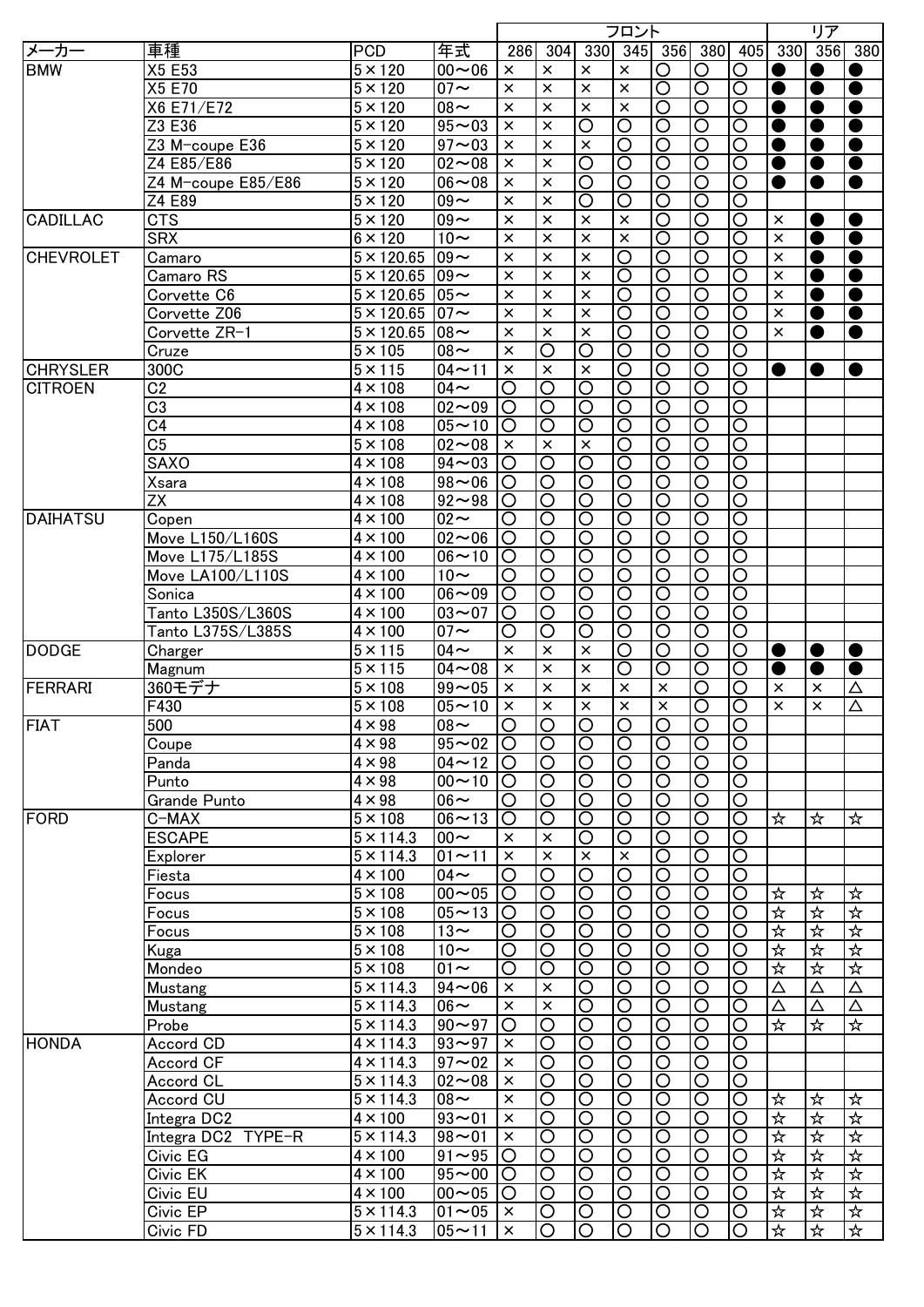|                   |                        |                             |                      |          |                         |                         | フロント                    |                         |                       |                         |                         | リア                         |           |
|-------------------|------------------------|-----------------------------|----------------------|----------|-------------------------|-------------------------|-------------------------|-------------------------|-----------------------|-------------------------|-------------------------|----------------------------|-----------|
| メーカー              | 車種                     | <b>PCD</b>                  | 年式                   | 286      | 304                     |                         | 330 345 356             |                         | 380 <sup> </sup>      | 405                     | 330                     | 356                        | 380       |
| HONDA             | Civic FN               | $5 \times 114.3$            | $09 - 12$            | $\times$ | O                       | O                       | O                       | O                       | $\circ$               | O                       | ☆                       | ☆                          | ☆         |
|                   | CR-V RD1/RD2           | $5 \times 114.3$            | $95 - 01$            | $\times$ | $\times$                | $\overline{\rm O}$      | $\overline{\rm O}$      | $\overline{\mathsf{O}}$ | $\overline{\circ}$    | $\overline{\circ}$      | $\times$                | $\bullet$                  | $\bullet$ |
|                   | CR-V RD4/RD5/RD7       | $5 \times 114.3$            | $01 - 06$            | $\times$ | $\times$                | $\overline{\rm O}$      | $\overline{\rm O}$      | $\overline{\mathsf{O}}$ | $\overline{\circ}$    | $\overline{\circ}$      | $\times$                | $\bullet$                  | $\bullet$ |
|                   | CR-V RE3/RE4           | $5 \times 114.3$            | $06 - 11$            | $\times$ | $\times$                | $\overline{\mathsf{O}}$ | $\overline{\circ}$      | $\overline{\mathsf{O}}$ | $\overline{\circ}$    | $\overline{\circ}$      | $\times$                | $\bullet$                  | $\bullet$ |
|                   | CR-V RM1/RM4           | $5 \times 114.3$            | $11 \sim$            | $\times$ | $\times$                | $\overline{\mathsf{O}}$ | $\overline{\mathsf{O}}$ | $\overline{\mathsf{O}}$ | $\overline{\circ}$    | $\overline{\circ}$      | $\times$                | $\bullet$                  | $\bullet$ |
|                   | $CR-Z$                 | $5 \times 114.3$            | $10\sim$             | $\times$ | $\overline{\rm O}$      | $\overline{\circ}$      | $\overline{\rm O}$      | $\overline{\rm O}$      | $\overline{\circ}$    | $\overline{\bigcirc}$   | 坏                       | $\frac{1}{\lambda}$        | ☆         |
|                   | Elysion                | $5 \times 114.3$            | $04 \sim$            | $\times$ | $\times$                | $\overline{\mathsf{O}}$ | $\overline{\mathsf{O}}$ | $\overline{\circ}$      | $\overline{\circ}$    | $\overline{\mathsf{O}}$ | $\overline{\mathbf{x}}$ | $\bullet$                  | $\bullet$ |
|                   | Fit GD                 | $4 \times 100$              | $\overline{01}$ ~ 07 | $\circ$  | $\overline{\rm O}$      | $\overline{\mathsf{O}}$ | $\overline{\mathsf{O}}$ | $\overline{\mathsf{O}}$ | $\overline{\circ}$    | ਠ                       | $\frac{1}{\lambda}$     | 卒                          | ☆         |
|                   | Fit GE                 | $4 \times 100$              | $07 \sim$            | $\circ$  | $\overline{\circ}$      | $\overline{\text{O}}$   | $\overline{\circ}$      | $\overline{\mathsf{O}}$ | $\overline{\circ}$    | $\overline{\mathsf{O}}$ | $\frac{1}{\lambda}$     | $\frac{1}{\lambda}$        | ☆         |
|                   | Legend KA7/KA8         | $5 \times 114.3$            | $90 - 96$            | $\times$ | $\overline{\circ}$      | $\overline{\text{O}}$   | $\overline{\circ}$      | $\overline{\mathsf{O}}$ | $\overline{\circ}$    | ਠ                       | $\bullet$               | $\bullet$                  | $\bullet$ |
|                   |                        | $5 \times 114.3$            | $96 - 04$            | $\times$ | $\overline{\mathsf{O}}$ | $\overline{\mathsf{O}}$ | $\overline{\circ}$      | $\overline{\mathsf{O}}$ | $\overline{\circ}$    | $\overline{\circ}$      | $\bullet$               | $\bullet$                  | $\bullet$ |
|                   | Legend KA9             |                             |                      |          |                         |                         |                         |                         |                       |                         |                         |                            |           |
|                   | <b>NSX</b>             | $5 \times 114.3$            | $90 - 95$            | $\times$ | $\overline{\circ}$      | $\overline{\circ}$      | $\overline{\circ}$      | $\overline{\circ}$      | $\overline{\circ}$    | $\overline{\circ}$      |                         |                            |           |
|                   | Odyssey RA1/2/3/4/5    | $5 \times 114.3$            | $94 - 99$            | $\times$ | $\overline{\circ}$      | $\overline{\circ}$      | $\overline{\rm O}$      | $\overline{\circ}$      | $\overline{\circ}$    | $\overline{O}$          | $\bullet$               | ●                          | $\bullet$ |
|                   | Odyssey RA6/7/8/9      | $\overline{5 \times}$ 114.3 | $99 - 03$            | $\times$ | $\overline{\rm O}$      | $\overline{\rm O}$      | $\overline{\rm O}$      | $\overline{\circ}$      | $\overline{\circ}$    | $\overline{\bigcirc}$   | $\bullet$               | $\bullet$                  | $\bullet$ |
|                   | Odyssey RB1/2          | $5 \times 114.3$            | $03 - 08$            | $\times$ | $\times$                | $\overline{\circ}$      | $\overline{\rm O}$      | $\overline{\bigcirc}$   | $\overline{\circ}$    | $\overline{\text{O}}$   | $\times$                | $\bullet$                  | $\bullet$ |
|                   | Odyssey RB3/4          | $5 \times 114.3$            | $08 -$               | $\times$ | $\times$                | $\overline{\circ}$      | $\overline{\rm O}$      | $\overline{\bigcirc}$   | $\overline{\circ}$    | $\overline{\text{O}}$   | $\times$                | $\bullet$                  | $\bullet$ |
|                   | S2000                  | $5 \times 114.3$            | $99 - 09$            | $\times$ | $\circ$                 | $\overline{\circ}$      | $\overline{\rm O}$      | $\overline{\bigcirc}$   | $\overline{O}$        | $\overline{\bigcirc}$   | Δ                       | Δ                          | Δ         |
|                   | Step WGN RF1/2         | $5 \times 114.3$            | $96 - 01$            | $\times$ | O                       | $\overline{\text{O}}$   | O                       | O                       | $\overline{O}$        | $\circ$                 | $\bullet$               | $\bullet$                  | $\bullet$ |
|                   | Step WGN RF3/4/5/6     | $5 \times 114.3$            | $01 - 05$            | $\times$ | $\times$                | $\overline{\rm O}$      | O                       | O                       | $\overline{O}$        | $\circ$                 | $\bullet$               | $\bullet$                  | $\bullet$ |
|                   | Step WGN RG1/2/3/4     | $5 \times 114.3$            | $05 - 09$            | $\times$ | $\times$                | $\overline{\rm O}$      | O                       | O                       | $\overline{O}$        | O                       | $\bullet$               | $\bullet$                  | $\bullet$ |
|                   | Stream RN1/2/3/4/5     | $5 \times 114.3$            | $00 - 06$            | $\times$ | O                       | $\overline{\rm O}$      | O                       | O                       | $\overline{O}$        | O                       | $\bullet$               | $\bullet$                  | $\bullet$ |
|                   | Stream RN6/7/8/9       | $5 \times 114.3$            | $06 \sim$            | $\times$ | O                       | O                       | O                       | O                       | $\circ$               | $\circ$                 | $\bullet$               | $\bullet$                  | $\bullet$ |
| <b>LAND ROVER</b> | Discovery 3            | $5 \times 120$              | $05 - 09$            | $\times$ | $\times$                | $\times$                | O                       | O                       | $\circ$               | O                       | $\times$                | $\bullet$                  | $\bullet$ |
|                   | Discovery 4            | $5 \times 120$              | $09 -$               | $\times$ | $\times$                | $\times$                | O                       | O                       | $\circ$               | O                       | $\times$                | $\bullet$                  | $\bullet$ |
|                   | Range Rover            | $5 \times 120$              | $02 - 13$            | $\times$ | $\times$                | $\times$                | O                       | O                       | $\circ$               | O                       | $\times$                | $\bullet$                  | $\bullet$ |
| <b>LEXUS</b>      | GS                     | $5 \times 114.3$            | $05 - 11$            | $\times$ | $\times$                | O                       | O                       | O                       | $\circ$               | O                       | $\bullet$               | $\bullet$                  | $\bullet$ |
|                   | $\overline{\text{IS}}$ | $5 \times 114.3$            | $05\sim$             | $\times$ | $\times$                | O                       | O                       | O                       | $\circ$               | O                       | $\bullet$               | $\bullet$                  | $\bullet$ |
|                   | $\overline{\text{LS}}$ | $5 \times 120$              | $06 - 12$            | $\times$ | $\times$                | $\times$                | O                       | O                       | $\circ$               | O                       | $\times$                | $\bullet$                  | $\bullet$ |
|                   | $\overline{SC}$        | $5 \times 114.3$            | $05 - 10$            | $\times$ | $\times$                | $\overline{\bigcirc}$   | O                       | O                       | $\circ$               | O                       | $\bullet$               | $\bullet$                  | $\bullet$ |
| <b>MAZDA</b>      | Demio DY               | $4 \times 100$              | $02 - 07$            | O        | O                       | O                       | O                       | O                       | $\circ$               | O                       |                         |                            |           |
|                   |                        | $4 \times 100$              | $07 \sim$            | O        | $\circ$                 | $\overline{\rm O}$      | O                       | O                       | $\overline{\circ}$    | $\circ$                 |                         |                            |           |
|                   | Demio DE               | $5 \times 114.3$            |                      |          |                         | $\overline{\rm O}$      |                         |                         | $\overline{\bigcirc}$ |                         |                         |                            |           |
|                   | Axela BK               |                             | $03 - 09$            | $\circ$  | $\circ$                 |                         | O                       | O                       |                       | $\circ$                 | ☆                       | $\frac{1}{\sqrt{2}}$       | ☆         |
|                   | Axela BL               | $5 \times 114.3$            | $09 -$               | O        | $\circ$                 | $\overline{\rm O}$      | O                       | O                       | $\overline{\bigcirc}$ | $\circ$                 | ₩                       | $\frac{1}{\sqrt{2}}$       | 坏         |
|                   | Premacy CR             | $5 \times 114.3$            | $05 - 10$            | $\circ$  | $\circ$                 | $\overline{\rm O}$      | O                       | O                       | $\overline{\bigcirc}$ | O                       | $\bullet$               | $\bullet$                  | $\bullet$ |
|                   | <b>Premacy CW</b>      | $5 \times 114.3$            | $10-$                | O        | $\overline{O}$          | $\overline{O}$          | $\overline{\rm O}$      | $\overline{\rm O}$      | $\overline{O}$        | $\circ$                 | $\bullet$               | $\bullet$                  | $\bullet$ |
|                   | Atenza GG/GY           | $5 \times 114.3$            | $102 \sim 08$ IO     |          | IO                      | IО                      | IО                      | IО                      | IO                    | IO                      | াম                      | $\boldsymbol{\breve{\pi}}$ | ∣≭        |
|                   | Atenza GH              | $5 \times 114.3$            | $08 - 12$            | O        | $\circ$                 | $\overline{\rm O}$      | $\overline{\bigcirc}$   | $\overline{\bigcirc}$   | $\overline{O}$        | $\overline{\bigcirc}$   | $\bullet$               | $\bullet$                  | $\bullet$ |
|                   | $CX-7$                 | $5 \times 114.3$            | $10\sim$             | $\times$ | $\times$                | $\circ$                 | O                       | O                       | $\circ$               | $\circ$                 |                         |                            |           |
|                   | Roadster NA            | $5 \times 114.3$            | $89 - 98$            | O        | O                       | $\overline{\bigcirc}$   | O                       | O                       | $\circ$               | $\circ$                 | Δ                       | Δ                          | Δ         |
|                   | Roadster NB            | $5 \times 114.3$            | $98 - 05$            | O        | O                       | $\overline{\rm O}$      | O                       | O                       | $\circ$               | $\circ$                 | Δ                       | Δ                          | Δ         |
|                   | Roadster NC            | $5 \times 114.3$            | $05\sim$             | O        | O                       | O                       | O                       | O                       | $\circ$               | $\circ$                 | Δ                       | Δ                          | Δ         |
|                   | RX-7 FC                | $5 \times 114.3$            | $85 - 91$            | $\times$ | O                       | O                       | O                       | O                       | $\circ$               | O                       | Δ                       | Δ                          | Δ         |
|                   | $RX-7 FD$              | $5 \times 114.3$            | $91 - 02$            | $\times$ | O                       | O                       | O                       | O                       | $\circ$               | O                       | Δ                       | Δ                          | Δ         |
|                   | $RX-8$                 | $5 \times 114.3$            | $03 - 12$            | O        | O                       | O                       | O                       | O                       | $\circ$               | O                       | Δ                       | Δ                          | Δ         |
|                   | Tribute                | $5 \times 114.3$            | $00 - 06$            | $\times$ | $\times$                | O                       | O                       | O                       | $\circ$               | $\circ$                 |                         |                            |           |
| M.BENZ            | A W169                 | $5 \times 112$              | $05 - 12$            | ×        | O                       | O                       | O                       | O                       | $\circ$               | $\circ$                 | $\bullet$               | $\bullet$                  | $\bullet$ |
|                   | <b>B</b> W245          | $5 \times 112$              | $06 - 12$            | $\times$ | O                       | O                       | O                       | O                       | $\circ$               | O                       | $\bullet$               | $\bullet$                  | $\bullet$ |
|                   | C W202                 | $5 \times 112$              | $93 - 00$            | ×        | ×                       | O                       | O                       | O                       | $\circ$               | $\circ$                 | O                       | $\bullet$                  | $\bullet$ |
|                   | C36 W202               | $5 \times 112$              | $94 - 98$            | ×        | $\times$                | $\overline{\rm O}$      | O                       | O                       | $\overline{\bigcirc}$ | $\circ$                 | 0                       | $\bullet$                  | $\bullet$ |
|                   | C43 W202               | $5 \times 112$              | $96 - 01$            | ×        | $\times$                | $\overline{\rm O}$      | O                       | O                       | $\overline{\bigcirc}$ | $\circ$                 | 0                       | $\bullet$                  | $\bullet$ |
|                   | C55 W202               | $5 \times 112$              | $96 - 98$            | ×        | $\times$                | O                       | O                       | O                       | $\overline{\bigcirc}$ | $\circ$                 | O                       | $\bullet$                  | $\bullet$ |
|                   | C W203                 | $5 \times 112$              | $00 - 07$            | ×        | $\times$                | O                       | O                       | O                       | $\overline{\bigcirc}$ | $\circ$                 | 0                       | $\bullet$                  | $\bullet$ |
|                   | C32 W203               | $5 \times 112$              | $01 - 06$            | $\times$ | $\times$                | O                       | O                       | O                       | $\circ$               | $\circ$                 | $\bullet$               | $\bullet$                  | $\bullet$ |
|                   |                        |                             | $\sqrt{03}$ ~ 07     |          |                         |                         |                         |                         |                       |                         |                         |                            |           |
|                   | C55 W203               | $5 \times 112$              |                      | $\times$ | $\times$                | $\overline{\rm O}$      | $\overline{\rm O}$      | $\overline{O}$          | $\overline{\circ}$    | $\circ$                 | $\bullet$               | $\bullet$                  | $\bullet$ |
|                   | C W204                 | $5 \times 112$              | $07 \sim$            | $\times$ | $\times$                | O                       | O                       | $\overline{O}$          | $\overline{\bigcirc}$ | $\circ$                 | $\bullet$               | $\bullet$                  | $\bullet$ |
|                   | C63 W204               | $5 \times 112$              | $07 \sim$            | $\times$ | $\times$                | $\overline{\rm O}$      | O                       | $\overline{O}$          | $\overline{\bigcirc}$ | $\circ$                 | 0                       | $\bullet$                  | $\bullet$ |
|                   | <b>CL W215</b>         | $5 \times 112$              | $99 - 06$            | $\times$ | $\times$                | $\overline{\rm O}$      | O                       | $\overline{O}$          | $\overline{\bigcirc}$ | $\circ$                 | $\bullet$               | $\bullet$                  | $\bullet$ |
|                   | CL55 W215              | $5 \times 112$              | $01 - 07$            | $\times$ | $\times$                | $\overline{\rm O}$      | O                       | $\overline{\bigcirc}$   | $\overline{O}$        | $\circ$                 | $\bullet$               | $\bullet$                  | $\bullet$ |
|                   | <b>CL W216</b>         | $5 \times 112$              | $06 \sim$            | $\times$ | $\times$                | $\circ$                 | O                       | $\circ$                 | $\circ$               | $\circ$                 | $\bullet$               | $\bullet$                  | $\bullet$ |
|                   | CL63 W216              | $5 \times 112$              | $07 \sim$            | $\times$ | $\times$                | $\circ$                 | O                       | O                       | $\circ$               | O                       | $\bullet$               | $\bullet$                  | $\bullet$ |
|                   | CL65 W216              | $5 \times 112$              | $07 \sim$            | $\times$ | $\times$                | $\circ$                 | O                       | O                       | $\circ$               | O                       | $\bullet$               | $\bullet$                  | $\bullet$ |
|                   | <b>CLK W208</b>        | $5 \times 112$              | $97 - 02$            | $\times$ | $\times$                | O                       | O                       | O                       | $\circ$               | O                       | $\bullet$               | $\bullet$                  | $\bullet$ |
|                   | <b>CLK55 W208</b>      | $5 \times 112$              | $98 - 02$            | $\times$ | $\times$                | O                       | O                       | O                       | $\circ$               | O                       | $\bullet$               | $\bullet$                  | $\bullet$ |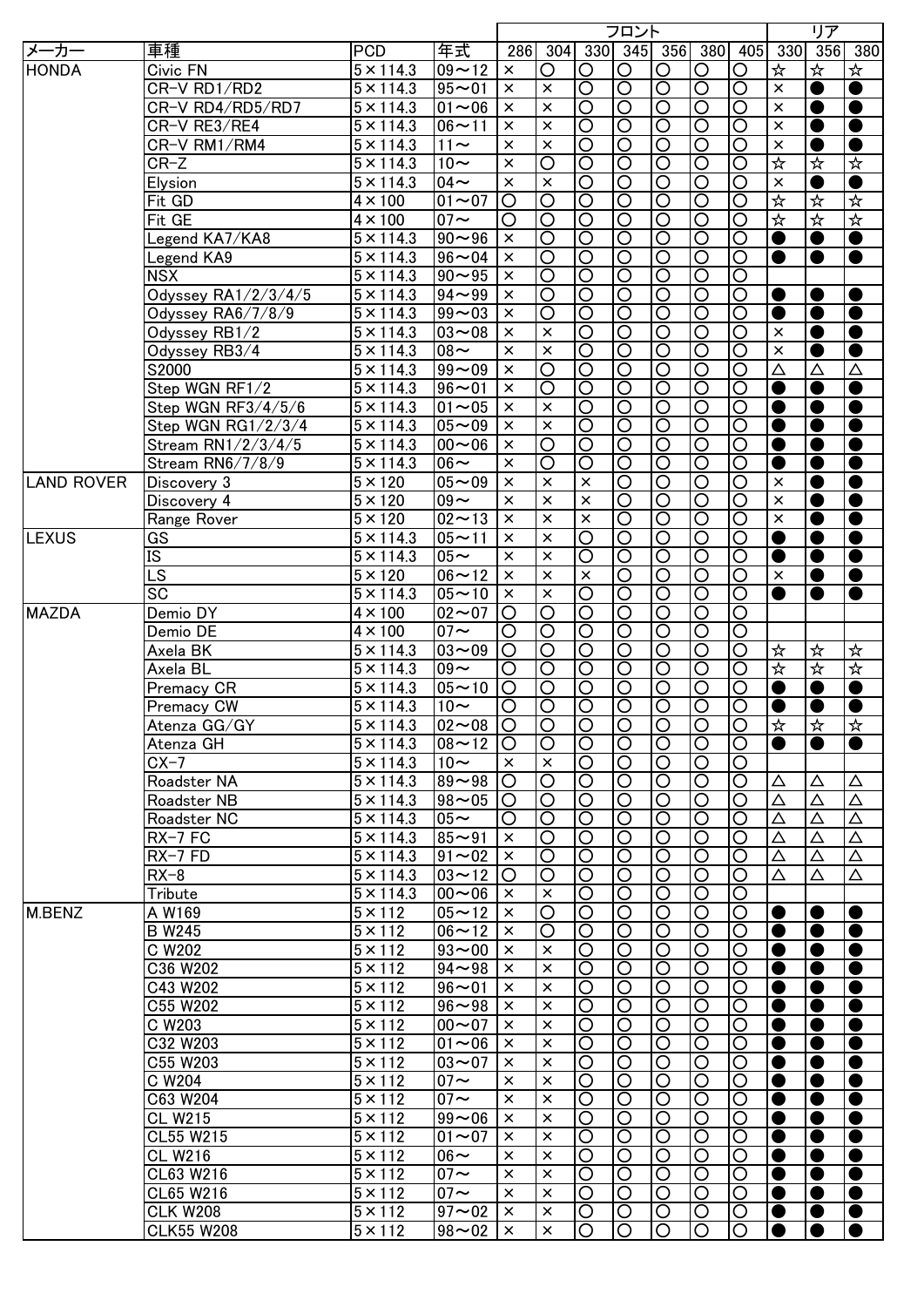|                   |                        |                        |                        |                      |                    |                                          | フロント                             |                              |                                          |                                                |           | リア        |                        |
|-------------------|------------------------|------------------------|------------------------|----------------------|--------------------|------------------------------------------|----------------------------------|------------------------------|------------------------------------------|------------------------------------------------|-----------|-----------|------------------------|
| メーカー              | 車種                     | <b>PCD</b>             | 年式                     | 286                  | 304                |                                          | 330 345 356                      |                              | 380                                      | 405                                            | 330       | 356       | 380                    |
| M.BENZ            | <b>CLK W209</b>        | $5 \times 112$         | $02 - 09$              | $\times$             | $\times$           | O                                        | O                                | O                            | O                                        | O                                              |           | $\bullet$ |                        |
|                   | <b>CLK55 W209</b>      | $5 \times 112$         | $03 - 09$              | $\times$             | $\times$           | $\overline{\circ}$                       | $\overline{\circ}$               | $\overline{\rm O}$           | $\overline{\circ}$                       | $\overline{\rm O}$                             | $\bullet$ | $\bullet$ | $\bullet$              |
|                   | <b>CLS W219</b>        | $5 \times 112$         | $05 - 11$              | $\times$             | $\times$           | $\overline{\rm O}$                       | $\overline{\circ}$               | $\overline{\rm O}$           | $\overline{\circ}$                       | $\overline{\rm O}$                             |           | $\bullet$ | $\bullet$              |
|                   | <b>CLS55 W219</b>      | $5 \times 112$         | $05 - 06$              | $\times$             | $\times$           | $\overline{\rm O}$                       | $\overline{\mathsf{O}}$          | $\overline{\rm O}$           | ੋ                                        | $\overline{\circ}$                             |           | $\bullet$ | $\bullet$              |
|                   | <b>CLS63 W219</b>      | $5 \times 112$         | $06 - 11$              | $\times$             | $\times$           | $\overline{\mathsf{O}}$                  | $\overline{\mathsf{O}}$          | $\overline{\mathsf{O}}$      | ੋ                                        | $\overline{\mathsf{O}}$                        |           | $\bullet$ | $\bullet$              |
|                   | E W210                 | $5 \times 112$         | $95 - 02$              | $\times$             | $\times$           | $\overline{\circ}$                       | $\overline{\bigcirc}$            | $\overline{\rm O}$           | $\overline{\circ}$                       | $\overline{\rm O}$                             |           | $\bullet$ | $\bullet$              |
|                   | E50 W210               | $5 \times 112$         | $95 - 97$              | $\times$             | $\times$           | $\overline{\mathsf{O}}$                  | $\overline{\mathsf{O}}$          | $\overline{\mathsf{O}}$      | $\overline{\mathsf{O}}$                  | $\overline{\circ}$                             | $\bullet$ | $\bullet$ | $\bullet$              |
|                   | E55 W210               | $5 \times 112$         | $97 - 02$              | $\times$             | $\times$           | $\overline{\mathsf{O}}$                  | $\overline{\circ}$               | $\overline{\mathsf{O}}$      | $\overline{\mathsf{O}}$                  | $\overline{\mathsf{O}}$                        | $\bullet$ | $\bullet$ | $\bullet$              |
|                   | E W211                 | $5 \times 112$         | $02 - 09$              | $\times$             | $\times$           | $\overline{\mathsf{O}}$                  | $\overline{\circ}$               | $\overline{\mathsf{O}}$      | $\overline{\mathsf{O}}$                  | $\overline{\mathsf{O}}$                        | $\bullet$ | $\bullet$ | $\bullet$              |
|                   | E55 W211               | $5 \times 112$         | $02 - 06$              | $\times$             | $\times$           | $\overline{\mathsf{O}}$                  | $\overline{\mathsf{O}}$          | $\overline{\mathsf{O}}$      | $\overline{\mathsf{O}}$                  | $\overline{\mathsf{O}}$                        | C         | $\bullet$ | $\bullet$              |
|                   | E63 W211               | $5 \times 112$         | $06 - 09$              | $\times$             | $\times$           | $\overline{\mathsf{O}}$                  | $\overline{\circ}$               | $\overline{\circ}$           | $\overline{\mathsf{O}}$                  | $\overline{\circ}$                             | $\bullet$ |           | $\bullet$              |
|                   |                        |                        |                        |                      |                    |                                          |                                  |                              |                                          |                                                |           | $\bullet$ |                        |
|                   | E W212                 | $5 \times 112$         | $09 -$                 | $\times$             | $\times$           | $\overline{\circ}$                       | $\overline{\circ}$               | $\overline{\circ}$           | $\overline{\circ}$                       | $\overline{\bigcirc}$                          | O         | ●         | $\bullet$              |
|                   | E63 W212               | $5 \times 112$         | $09 -$                 | ×                    | $\times$           | $\overline{\rm O}$                       | $\overline{\bigcirc}$            | ਠ                            | $\overline{\circ}$                       | $\overline{\rm O}$                             | C         | ●         | $\bullet$              |
|                   | E Coupe W207           | $5 \times 112$         | $09 -$                 | $\times$             | $\times$           | $\overline{\rm O}$                       | $\overline{\rm O}$               | $\overline{\rm O}$           | $\overline{O}$                           | $\overline{\rm O}$                             |           | ●         | $\bullet$              |
|                   | <b>ML W164</b>         | $5 \times 112$         | $05 - 12$              | $\times$             | $\times$           | $\times$                                 | $\overline{\rm O}$               | $\overline{\rm O}$           | $\overline{\circ}$                       | $\overline{\rm O}$                             | $\times$  | ●         | $\bullet$              |
|                   | ML63 W164              | $5 \times 112$         | $06 - 12$              | $\times$             | $\times$           | $\times$                                 | $\overline{\mathsf{O}}$          | $\overline{\rm O}$           | $\overline{\circ}$                       | $\overline{\rm O}$                             | $\times$  | ●         | $\bullet$              |
|                   | S W220                 | $5 \times 112$         | $98 - 05$              | $\times$             | $\times$           | O                                        | $\overline{\mathsf{O}}$          | $\overline{\rm O}$           | $\overline{\bigcirc}$                    | $\overline{\rm O}$                             | C         | ●         | $\bullet$              |
|                   | S55 W220               | $5 \times 112$         | $99 - 06$              | $\times$             | $\times$           | O                                        | O                                | $\circ$                      | $\overline{\rm O}$                       | $\circ$                                        | 0         | ●         | $\bullet$              |
|                   | $\overline{S}$ W221    | $5 \times 112$         | $05 -$                 | ×                    | $\times$           | O                                        | O                                | O                            | $\overline{O}$                           | O                                              | ●         | ●         | $\bullet$              |
|                   | S63 W221               | $5 \times 112$         | $06 -$                 | $\times$             | $\times$           | O                                        | O                                | $\circ$                      | $\overline{\rm O}$                       | O                                              | C         | ●         | $\bullet$              |
|                   | S65 W221               | $5 \times 112$         | $06 -$                 | ×                    | $\times$           | O                                        | O                                | $\overline{\rm O}$           | $\overline{\bigcirc}$                    | O                                              |           | $\bullet$ | $\bullet$              |
|                   | <b>SLK R170</b>        | $5 \times 112$         | $04 - 11$              | $\times$             | $\times$           | $\overline{\rm O}$                       | O                                | O                            | $\overline{\bigcirc}$                    | O                                              |           | ●         | $\bullet$              |
|                   | <b>SLK R171</b>        | $5 \times 112$         | $11 -$                 | $\times$             | $\times$           | O                                        | O                                | $\circ$                      | $\circ$                                  | O                                              | Œ         | ●         | $\bullet$              |
|                   | VIANO                  | $5 \times 112$         | $06 -$                 | $\times$             | $\times$           | O                                        | O                                | $\circ$                      | $\circ$                                  | O                                              |           |           | $\bullet$              |
| <b>MINI</b>       | R50/52/53              | $4 \times 100$         | $01 - 06$              | $\times$             | O                  | O                                        | O                                | $\circ$                      | $\circ$                                  | O                                              | ☆         | ☆         | ☆                      |
|                   | R55/56/57/58/59        | $4 \times 100$         | $\overline{06}$ ~      | $\times$             | O                  | O                                        | O                                | O                            | $\circ$                                  | O                                              | 坏         | ☆         | 坏                      |
|                   | R60                    | $5 \times 120$         | $11 \sim$              | $\times$             | $\times$           | O                                        | O                                | $\circ$                      | $\circ$                                  | O                                              | 坏         | ☆         | ☆                      |
| <b>MITSUBISHI</b> | GTO                    | $5 \times 114.3$       | $90 - 00$              | O                    | O                  | O                                        | O                                | O                            | $\circ$                                  | O                                              |           |           | $\bullet$              |
|                   | Colt                   | $4 \times 114.3$       | $02 - 12$              | O                    | O                  | O                                        | O                                | O                            | $\circ$                                  | O                                              |           |           |                        |
|                   | Diamante               | $5 \times 114.3$       | $95 - 05$              | O                    | O                  | O                                        | O                                | O                            | $\circ$                                  | O                                              |           |           |                        |
|                   | Eclipse                | $5 \times 114.3$       | $90 - 95$              | O                    | O                  | $\overline{\rm O}$                       | O                                | O                            | $\overline{\mathsf{O}}$                  | O                                              |           |           |                        |
|                   |                        | $5 \times 114.3$       | $95 - 00$              |                      |                    | $\overline{\bigcirc}$                    | O                                | O                            | $\overline{\bigcirc}$                    |                                                | $\bullet$ | $\bullet$ | $\bullet$<br>$\bullet$ |
|                   | Eclipse                |                        |                        | O                    | O                  |                                          |                                  |                              |                                          | O                                              | $\bullet$ | ●         |                        |
|                   | eK Wagon               | $4 \times 100$         | $01 - 06$              | O                    | O                  | $\overline{\bigcirc}$                    | $\circ$                          | O                            | $\overline{\bigcirc}$                    | O                                              |           |           |                        |
|                   | Evo. I                 | $4 \times 114.3$       | $92 - 94$              | O                    | O                  | $\overline{\rm O}$                       | O                                | O                            | $\overline{\rm O}$                       | O                                              |           |           |                        |
|                   | Evo. II                | $4 \times 114.3$       | $94 - 95$              | O                    | O                  | O                                        | O                                | O                            | $\overline{\text{O}}$                    | $\overline{\rm O}$                             |           |           |                        |
|                   | Evo.                   | $4 \times 114.3$       | $ 95 \sim 96 $         |                      | O                  | ΙO                                       | IO                               | $\circ$                      | O                                        | O                                              |           |           |                        |
|                   | Evo.IV                 | $5 \times 114.3$       | $96 - 98$              | $\circ$              | O                  | $\overline{O}$                           | O                                | $\overline{\bigcirc}$        | $\overline{\circ}$                       | $\overline{O}$                                 | $\bullet$ | $\bullet$ | ●                      |
|                   | Evo. V                 | $5 \times 114.3$       | $98 - 99$ O            |                      | O                  | $\circ$                                  | $\circ$                          | O                            | $\circ$                                  | $\circ$                                        | $\bullet$ | $\bullet$ | ●                      |
|                   | Evo.VI                 | $5 \times 114.3$       | $99 - 01$              | O                    | O                  | $\circ$                                  | $\circ$                          | O                            | $\overline{O}$                           | $\circ$                                        | $\bullet$ | $\bullet$ | $\bullet$              |
|                   | Evo.VII                | $5 \times 114.3$       | $01 - 03$              | $\circ$              | O                  | $\overline{O}$                           | $\circ$                          | $\circ$                      | $\overline{\bigcirc}$                    | $\circ$                                        | $\bullet$ | $\bullet$ | $\bullet$              |
|                   | Evo.VIII               | $5 \times 114.3$       | $03 - 05$              | $\circ$              | O                  | $\circ$                                  | $\circ$                          | O                            | $\circ$                                  | $\circ$                                        | $\bullet$ | $\bullet$ | $\bullet$              |
|                   | Evo.IX                 | $5 \times 114.3$       | $05 - 07$              | O                    | O                  | $\circ$                                  | $\circ$                          | O                            | $\circ$                                  | $\circ$                                        | $\bullet$ | $\bullet$ | $\bullet$              |
|                   | Evo.X                  | $5 \times 114.3$       | $07 \sim$              | O                    | O                  | $\overline{\bigcirc}$                    | $\circ$                          | O                            | $\overline{\rm O}$                       | $\circ$                                        | $\bullet$ | $\bullet$ | $\bullet$              |
|                   | <b>FTO</b>             | $5 \times 114.3$       | $94 - 00$              | O                    | O                  | $\overline{\bigcirc}$                    | $\circ$                          | O                            | $\overline{\bigcirc}$                    | $\circ$                                        |           |           |                        |
|                   | Galant                 | $4 \times 114.3$       | $96 - 05$              | O                    | O                  | $\circ$                                  | $\circ$                          | O                            | $\overline{O}$                           | $\circ$                                        | $\bullet$ | $\bullet$ | $\bullet$              |
|                   | Galant Fortis          | $5 \times 114.3$       | $07 \sim$              | O                    | O                  | $\circ$                                  | $\circ$                          | $\circ$                      | $\overline{\bigcirc}$                    | $\circ$                                        | $\bullet$ | $\bullet$ | $\bullet$              |
|                   | Outlander              | $5 \times 114.3$       | $05 - 12$              | $\circ$              | O                  | $\circ$                                  | $\circ$                          | $\circ$                      | $\overline{\rm O}$                       | O                                              | $\bullet$ | $\bullet$ | $\bullet$              |
|                   | Pajero io              | $5 \times 114.3$       | $98 - 07$              | O                    | O                  | $\circ$                                  | $\circ$                          | $\circ$                      | $\overline{\bigcirc}$                    | $\circ$                                        |           |           |                        |
|                   | Pajero                 | $6 \times 139.7$       | $\overline{06}$ ~      | $\times$             | $\times$           | $\overline{\bigcirc}$                    | $\overline{\text{O}}$            | $\overline{\rm O}$           | $\overline{\circ}$                       | $\overline{\rm O}$                             | $\times$  | $\bullet$ | $\bullet$              |
| Nissan            | 180SX                  | $4 \times 114.3$       | $89 - 98$              | O                    | O                  | $\overline{\bigcirc}$                    | $\overline{\text{O}}$            | $\overline{\rm O}$           | $\overline{\circ}$                       | $\overline{\rm O}$                             | Δ         | Δ         | Δ                      |
|                   | Z Z32                  | $5 \times 114.3$       | $89 - 00$              | $\times$             | O                  | $\overline{\bigcirc}$                    | $\overline{\text{O}}$            | $\overline{\rm O}$           | $\overline{\circ}$                       | $\overline{\rm O}$                             | $\bullet$ | $\bullet$ | $\bullet$              |
|                   | Z Z33                  | $5 \times 114.3$       | $02 - 08$              | $\times$             | O                  | $\overline{O}$                           | $\circ$                          | $\overline{\rm O}$           | $\overline{\circ}$                       | $\overline{\text{O}}$                          | $\bullet$ | $\bullet$ | $\bullet$              |
|                   | Z Z34                  | $5 \times 114.3$       | $08 -$                 | $\times$             | O                  | $\overline{O}$                           | $\circ$                          | $\circ$                      | $\overline{\circ}$                       | $\circ$                                        | $\bullet$ | $\bullet$ | $\bullet$              |
|                   | <b>Bluebird Sylphy</b> | $\sqrt{4}$ × 114.3     | $05 - 12$              | O                    | $\overline{\rm O}$ | $\overline{\circ}$                       | $\overline{O}$                   | $\overline{\mathsf{O}}$      | $\overline{\circ}$                       | $\overline{\text{O}}$                          |           |           |                        |
|                   |                        |                        |                        |                      |                    |                                          |                                  |                              |                                          |                                                |           |           |                        |
|                   | Cedric/Gloria Y32      | $5 \times 114.3$       | $91 - 95$<br>$95 - 99$ | $\times$<br>$\times$ | O                  | $\overline{\circ}$<br>$\overline{\circ}$ | $\overline{O}$<br>$\overline{O}$ | ੋ<br>$\overline{\mathsf{O}}$ | $\overline{\circ}$<br>$\overline{\circ}$ | $\overline{\text{O}}$<br>$\overline{\text{O}}$ | $\bullet$ | $\bullet$ | $\bullet$              |
|                   | Cedric/Gloria Y33      | $5 \times 114.3$       |                        |                      | O                  |                                          |                                  |                              |                                          |                                                | $\bullet$ | $\bullet$ | $\bullet$              |
|                   | Cedric/Gloria Y34      | $5 \times 114.3$       | $99 - 04$              | $\pmb{\times}$       | O                  | $\overline{O}$                           | $\overline{O}$                   | $\overline{\rm O}$           | $\overline{\circ}$                       | $\overline{\text{O}}$                          | $\bullet$ | $\bullet$ | $\bullet$              |
|                   | Cefiro A32             | $5 \times 114.3$       | $94 - 98$              | O                    | $\circ$            | $\overline{O}$                           | $\overline{O}$                   | ੋ                            | $\overline{\circ}$                       | $\overline{\text{O}}$                          |           |           |                        |
|                   | Cefiro A33             | $5 \times 114.3$       | $98 - 03$              | O                    | $\circ$            | $\overline{O}$                           | $\circ$                          | $\circ$                      | $\overline{O}$                           | $\circ$                                        | $\bullet$ | $\bullet$ | $\bullet$              |
|                   | Cima Y32               | $5 \times 114.3$       | $91 - 96$              | $\times$             | O                  | $\overline{O}$                           | $\circ$                          | O                            | $\overline{O}$                           | $\circ$                                        | $\bullet$ | $\bullet$ | $\bullet$              |
|                   | Cima Y33               | $\overline{5}$ × 114.3 | $96 - 00$              | $\times$             | O                  | $\circ$                                  | $\circ$                          | O                            | $\circ$                                  | $\circ$                                        | $\bullet$ | $\bullet$ | $\bullet$              |
|                   | Cima F50               | $5 \times 114.3$       | $01 - 10$              | $\times$             | O                  | $\circ$                                  | O                                | O                            | $\circ$                                  | O                                              | $\bullet$ | $\bullet$ | $\bullet$              |
|                   | <b>Dualis</b>          | $5 \times 114.3$       | $07 \sim$              | $\times$             | O                  | $\circ$                                  | $\circ$                          | O                            | $\circ$                                  | O                                              | $\bullet$ | $\bullet$ | $\bullet$              |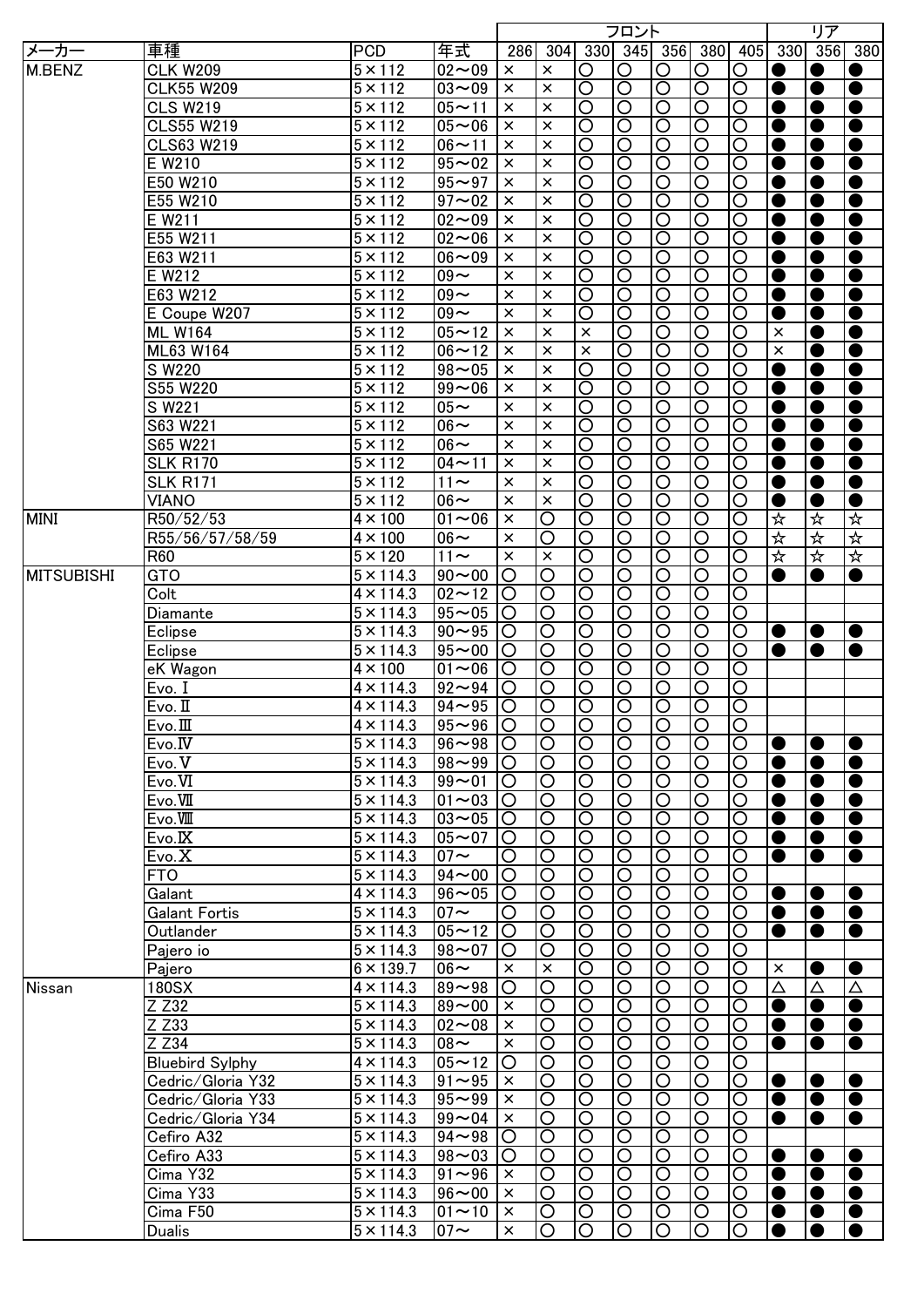|                |                 |                      |                     |                       |                         |                       | フロント                  |                         |                       |                       |             | リア          |                                 |
|----------------|-----------------|----------------------|---------------------|-----------------------|-------------------------|-----------------------|-----------------------|-------------------------|-----------------------|-----------------------|-------------|-------------|---------------------------------|
| メーカー           | 車種              | <b>PCD</b>           | 年式                  |                       | 286 304                 |                       |                       |                         | 330 345 356 380       | 405                   |             | 330 356 380 |                                 |
| Nissan         | Elgland E51     | $5 \times 114.3$     | $02 - 10$           | $\times$              | O                       | O                     | O                     | O                       | O                     | O                     | O           | $\bullet$   |                                 |
|                | Elgland E52     | $5 \times 114.3$     | $10-$               | $\times$              | $\overline{\rm O}$      | $\overline{\text{O}}$ | $\overline{\text{O}}$ | $\overline{\mathsf{O}}$ | $\overline{\rm O}$    | $\overline{\rm O}$    | $\bullet$   | $\bullet$   | $\bullet$                       |
|                | Lafesta         | $5 \times 114.3$     | $04 - 12$           | $\circ$               | O                       | $\overline{\text{O}}$ | $\overline{\rm O}$    | $\overline{\rm O}$      | $\overline{\text{O}}$ | $\circ$               | ●           | $\bullet$   | $\bullet$                       |
|                |                 | $4 \times 100$       | $92 - 02$           | O                     | O                       | $\overline{\circ}$    | $\overline{\text{O}}$ | $\overline{\rm O}$      | $\overline{\circ}$    | $\overline{\rm O}$    |             |             |                                 |
|                | March K11       |                      |                     |                       |                         |                       |                       |                         |                       |                       |             |             |                                 |
|                | March K12       | $4 \times 100$       | $02 - 10$           | $\circ$               | O                       | $\overline{\circ}$    | $\overline{\text{O}}$ | ਠ                       | $\overline{\circ}$    | $\overline{\text{O}}$ |             |             |                                 |
|                | March K13       | $4 \times 100$       | $10\sim$            | O                     | $\bigcirc$              | $\overline{O}$        | $\circ$               | $\overline{\rm O}$      | $\overline{\circ}$    | $\overline{\bigcirc}$ |             |             |                                 |
|                | Murano Z50      | $5 \times 114.3$     | $04 - 08$           | $\pmb{\times}$        | $\overline{\circ}$      | $\overline{\circ}$    | $\overline{\circ}$    | $\overline{\mathsf{O}}$ | $\overline{\circ}$    | $\overline{\circ}$    | $\bullet$   | $\bullet$   | $\bullet$                       |
|                | Murano Z51      | $5 \times 114.3$     | $\frac{8}{2}$       | $\pmb{\times}$        | $\overline{\mathsf{O}}$ | $\overline{\circ}$    | $\overline{\circ}$    | $\overline{\mathsf{O}}$ | $\overline{\circ}$    | $\overline{\text{O}}$ | $\bullet$   | $\bullet$   | $\bullet$                       |
|                | Primera P10     | $4 \times 114.3$     | $95 - 00$           | $\overline{\text{O}}$ | $\overline{\mathsf{O}}$ | $\overline{\circ}$    | $\overline{\circ}$    | $\overline{\mathsf{O}}$ | $\overline{\circ}$    | $\overline{\circ}$    |             |             |                                 |
|                | Primera P11     | $4 \times 114.3$     | $01 - 05$           | O                     | $\overline{\mathsf{O}}$ | $\overline{\circ}$    | $\overline{\circ}$    | $\overline{\mathsf{O}}$ | $\overline{\circ}$    | $\overline{\circ}$    |             |             |                                 |
|                | Pulsar N14/N15  | $4 \times 100$       | $92 - 00$           | lO                    | $\overline{\mathsf{O}}$ | $\overline{\circ}$    | $\overline{\circ}$    | $\overline{\mathsf{O}}$ | $\overline{\circ}$    | $\overline{\circ}$    |             |             |                                 |
|                |                 |                      |                     |                       |                         |                       |                       |                         |                       |                       |             |             |                                 |
|                | Silvia S13      | $4 \times 114.3$     | $88 - 93$           | $\overline{O}$        | $\overline{\rm O}$      | $\overline{O}$        | $\overline{O}$        | $\overline{\circ}$      | $\overline{\circ}$    | $\overline{\bigcirc}$ | $\triangle$ | Δ           | Δ                               |
|                | Silvia S14      | $5 \times 114.3$     | $93 - 98$           | IО                    | $\circ$                 | $\overline{O}$        | $\circ$               | $\overline{\bigcirc}$   | $\overline{\circ}$    | $\overline{\text{O}}$ | $\Delta$    | Δ           | Δ                               |
|                | Silvia S15      | $5 \times 114.3$     | $99 - 02$           | O                     | $\circ$                 | $\overline{O}$        | O                     | ੋ                       | $\overline{O}$        | O                     | $\Delta$    | Δ           | Δ                               |
|                | Skyline R32     | $5 \times 114.3$     | $89 - 93$           | $\times$              | O                       | $\overline{O}$        | $\circ$               | $\overline{\text{O}}$   | $\overline{\circ}$    | $\circ$               | $\bullet$   | $\bullet$   | $\bullet$                       |
|                | Skyline R33     | $5 \times 114.3$     | $93 - 98$           | $\times$              | $\circ$                 | $\overline{O}$        | $\circ$               | $\overline{\text{O}}$   | $\overline{\circ}$    | O                     | $\bullet$   | $\bullet$   | $\bullet$                       |
|                | Skyline R34     | $5 \times 114.3$     | $98 - 01$           | $\times$              | $\circ$                 | $\overline{O}$        | O                     | $\circ$                 | $\overline{O}$        | O                     | $\bullet$   | $\bullet$   | $\bullet$                       |
|                | Skyline V35     | $5 \times 114.3$     | $01 - 06$           | $\times$              | O                       | $\circ$               | O                     | $\circ$                 | $\overline{O}$        | O                     | $\bullet$   | $\bullet$   | $\bullet$                       |
|                | Skyline V36     | $5 \times 114.3$     | $06 \sim$           | $\times$              | O                       | $\overline{O}$        | O                     | $\circ$                 | $\overline{O}$        | O                     | $\bullet$   | $\bullet$   | $\bullet$                       |
|                |                 |                      |                     |                       |                         |                       |                       |                         |                       |                       |             |             |                                 |
|                | GT-R R32        | $5 \times 114.3$     | $89 - 94$           | $\times$              | O                       | $\overline{O}$        | O                     | O                       | $\overline{O}$        | O                     | $\bullet$   | $\bullet$   | $\bullet$                       |
|                | $GT-R$ R33      | $5 \times 114.3$     | $95 - 98$           | $\times$              | O                       | $\overline{O}$        | O                     | O                       | $\overline{O}$        | O                     | $\bullet$   | $\bullet$   | $\bullet$                       |
|                | GT-R R34        | $5 \times 114.3$     | $99 - 02$           | $\times$              | O                       | $\circ$               | O                     | O                       | $\circ$               | O                     | $\bullet$   | $\bullet$   | $\bullet$                       |
|                | Stagea M35      | $5 \times 114.3$     | $01 - 07$           | $\times$              | O                       | $\circ$               | O                     | $\circ$                 | $\circ$               | O                     | ●           | $\bullet$   | $\bullet$                       |
|                | Teana J31       | $5 \times 114.3$     | $03 - 08$           | $\times$              | O                       | $\circ$               | O                     | O                       | $\circ$               | O                     | ●           | $\bullet$   | $\bullet$                       |
|                | Teana J32       | $5 \times 114.3$     | $08 -$              | $\times$              | O                       | $\circ$               | O                     | O                       | $\circ$               | O                     | ●           | $\bullet$   | $\bullet$                       |
|                | Tiida C11       | $4 \times 100$       | $04 - 12$           | O                     | O                       | $\circ$               | O                     | O                       | $\circ$               | O                     | $\bullet$   | $\bullet$   | $\bullet$                       |
|                | X-Trail         | $5 \times 114.3$     | $00 - 07$           | O                     | O                       | $\circ$               | O                     | O                       | $\circ$               | O                     | ●           | $\bullet$   | $\bullet$                       |
| <b>OPEL</b>    |                 | $5 \times 110$       | $98 - 04$           | $\times$              |                         |                       |                       |                         | $\circ$               |                       | ☆           | ☆           | ☆                               |
|                | Astra           |                      |                     |                       | O                       | $\circ$               | O                     | O                       |                       | O                     |             |             |                                 |
|                | Astra           | $5 \times 110$       | $04 - 06$           | $\times$              | O                       | O                     | O                     | O                       | $\circ$               | O                     | ☆           | ☆           | ☆                               |
|                | Vectra          | $5 \times 110$       | $02 - 05$           | $\pmb{\times}$        | O                       | O                     | O                     | O                       | $\circ$               | O                     | ☆           | ☆           | 坏                               |
|                | Zafira          | $5 \times 110$       | $00 - 01$           | $\times$              | O                       | $\overline{O}$        | O                     | O                       | $\overline{\bigcirc}$ | O                     | 卒           | 岑           | $\frac{1}{\sqrt{2}}$            |
|                | Zafira          | $5 \times 110$       | $06 - 06$           | $\pmb{\times}$        | O                       | $\circ$               | O                     | O                       | $\circ$               | O                     | ☆           | ☆           | $\frac{\cancel{1}}{\cancel{1}}$ |
| PEUGEOT        | 106             | $4 \times 108$       | $95 - 03$           | O                     | O                       | $\circ$               | O                     | O                       | $\overline{O}$        | O                     |             |             |                                 |
|                | 206             | $4 \times 108$       | $99 - 07$           | O                     | O                       | $\circ$               | O                     | O                       | $\circ$               | O                     |             |             |                                 |
|                | 207             | $4 \times 108$       | $07 - 12$ O         |                       | O                       | $\circ$               | O                     | $\circ$                 | $\overline{O}$        | $\bigcirc$            |             |             |                                 |
|                |                 |                      |                     |                       |                         |                       |                       |                         |                       |                       |             |             |                                 |
|                | 306             | $4 \times 108$       | $ 94 \sim 01$       | IO                    | IО                      | IO                    | IО                    | IO                      | IO                    | IО                    |             |             |                                 |
|                | 307             | $4 \times 108$       | $01 - 08$           | O                     | $\circ$                 | $\overline{O}$        | $\overline{\bigcirc}$ | $\overline{\bigcirc}$   | $\overline{O}$        | $\overline{\circ}$    |             |             |                                 |
|                | 308             | $4 \times 108$       | $08 -$              | O                     | O                       | $\circ$               | O                     | O                       | $\circ$               | $\circ$               |             |             |                                 |
|                | 406             | $4 \times 108$       | $96 - 05$           | O                     | O                       | O                     | O                     | O                       | $\overline{\bigcirc}$ | $\overline{\rm O}$    |             |             |                                 |
| <b>PORSCHE</b> | 993             | $5 \times 130$       | $94 - 98$           | $\times$              | $\times$                | $\pmb{\times}$        | O                     | O                       | $\overline{\rm O}$    | $\overline{\rm O}$    | $\times$    | $\bullet$   | ●                               |
|                | 996             | $5 \times 130$       | $98 - 04$           | $\times$              | $\times$                | $\times$              | O                     | O                       | $\circ$               | O                     | $\times$    | $\bullet$   | $\bullet$                       |
|                | 997             | $5 \times 130$       | $04 - 11$           | ×                     | $\times$                | $\times$              | O                     | O                       | $\circ$               | O                     | $\times$    | $\bullet$   | $\bullet$                       |
|                | 986             | $5 \times 130$       | $96 - 04$           | $\times$              | $\times$                | $\times$              | O                     | O                       | $\overline{\rm O}$    | O                     | $\times$    | $\bullet$   | $\bullet$                       |
|                | 987             | $5 \times 130$       | $04 - 12$           | ×                     | $\times$                | $\times$              | O                     | O                       | $\overline{\rm O}$    | O                     | $\times$    | $\bullet$   | $\bullet$                       |
|                |                 |                      |                     |                       |                         |                       |                       |                         |                       |                       |             |             |                                 |
|                | Cayenne         | $5 \times 130$       | $02 - 10$           | $\times$              | $\times$                | $\pmb{\times}$        | $\times$              | O                       | $\overline{\rm O}$    | O                     | $\times$    | $\bullet$   | $\bullet$                       |
|                | Cayman          | $5 \times 130$       | $05 -$              | $\times$              | $\times$                | $\times$              | O                     | O                       | $\overline{\rm O}$    | O                     | $\times$    | $\bullet$   | $\bullet$                       |
| <b>RENAULT</b> | Clio 1.6        | $4 \times 100$       | $98 - 05$           | O                     | O                       | O                     | O                     | O                       | $\circ$               | O                     |             |             |                                 |
|                | Clio 2.0 Sport  | $4 \times 100$       | $99 - 05$           | O                     | O                       | O                     | O                     | O                       | $\overline{\bigcirc}$ | O                     |             |             |                                 |
| <b>SAAB</b>    | $9 - 3$         | $5 \times 110$       | $98 - 03$           | O                     | O                       | $\overline{\rm O}$    | $\circ$               | O                       | $\overline{\rm O}$    | O                     | ☆           | ☆           | ☆                               |
|                | $9 - 3$         | $5 \times 110$       | $03\sim$            | O                     | O                       | $\overline{\bigcirc}$ | $\circ$               | $\overline{\rm O}$      | $\overline{\rm O}$    | $\overline{\rm O}$    | ☆           | 坏           | ☆                               |
|                | $9 - 5$         | $5 \times 110$       | $\frac{1}{97}$ ~ 09 | O                     | O                       | $\overline{\bigcirc}$ | $\circ$               | $\overline{\rm O}$      | $\overline{\rm O}$    | $\overline{\rm O}$    | Δ           | Δ           | Δ                               |
| <b>SMART</b>   | <b>FORTWO</b>   | $3 \times 112$       | $04 - 07$           | O                     | O                       | $\overline{\bigcirc}$ | $\circ$               | $\overline{\rm O}$      | $\overline{\rm O}$    | $\overline{\rm O}$    |             |             |                                 |
|                |                 |                      |                     |                       |                         |                       |                       |                         |                       |                       |             |             |                                 |
|                | <b>FORTWO</b>   | $3 \times 112$       | $07 \sim$           | O                     | O                       | $\circ$               | $\circ$               | O                       | $\overline{O}$        | $\bigcirc$            |             |             |                                 |
|                | <b>ROADSTER</b> | $\overline{3}$ × 112 | $03 - 06$           | O                     | $\overline{\rm O}$      | $\overline{\circ}$    | $\overline{\bigcirc}$ | $\overline{\mathsf{O}}$ | $\overline{\circ}$    | $\overline{\rm O}$    |             |             |                                 |
|                | <b>FORFOUR</b>  | $4 \times 114.3$     | $04 \sim$           | O                     | $\overline{\rm O}$      | $\overline{\circ}$    | $\overline{\bigcirc}$ | $\overline{\rm O}$      | $\overline{\circ}$    | $\overline{\rm O}$    | ☆           | ☆           | ☆                               |
| <b>SUBARU</b>  | Forester SF     | $5 \times 100$       | $97 - 02$           | O                     | $\overline{\rm O}$      | $\overline{\circ}$    | $\overline{\rm O}$    | $\overline{\mathsf{O}}$ | $\overline{\circ}$    | $\overline{\rm O}$    | $\bullet$   | $\bullet$   | $\bullet$                       |
|                | Forester SG     | $5 \times 100$       | $02 - 07$           | O                     | $\circ$                 | $\overline{\circ}$    | $\overline{\rm O}$    | $\overline{\mathsf{O}}$ | $\overline{\circ}$    | $\overline{\rm O}$    | $\bullet$   | $\bullet$   | $\bullet$                       |
|                | Forester SH     | $5 \times 100$       | $07 - 12$           | O                     | $\circ$                 | $\overline{\circ}$    | $\overline{\bigcirc}$ | $\overline{O}$          | $\overline{\circ}$    | O                     | $\bullet$   | $\bullet$   | $\bullet$                       |
|                | Forester SJ     | $5 \times 100$       | $12-$               | O                     | $\circ$                 | $\overline{O}$        | $\circ$               | $\circ$                 | $\overline{O}$        | O                     | $\bullet$   | $\bullet$   | $\bullet$                       |
|                |                 | $5 \times 100$       | $92 - 00$           | O                     | O                       | $\overline{O}$        | $\circ$               | O                       | $\overline{O}$        | O                     |             |             | $\bullet$                       |
|                | Impreza GC/GF   |                      |                     |                       |                         |                       |                       |                         |                       |                       | $\bullet$   | $\bullet$   |                                 |
|                | Impreza GD/GG   | $5 \times 100$       | $00 - 07$           | O                     | O                       | $\circ$               | O                     | O                       | $\circ$               | O                     | O           | $\bullet$   | $\bullet$                       |
|                | Impreza GDB     | $5 \times 100$       | $00 \sim 04$        | $\circ$               | O                       | $\circ$               | O                     | O                       | $\circ$               | O                     | C           | $\bullet$   | $\bullet$                       |
|                | Impreza GDB     | $5 \times 114.3$     | $04 - 07$           | O                     | O                       | $\circ$               | O                     | O                       | $\circ$               | O                     | $\bullet$   | $\bullet$   | $\bullet$                       |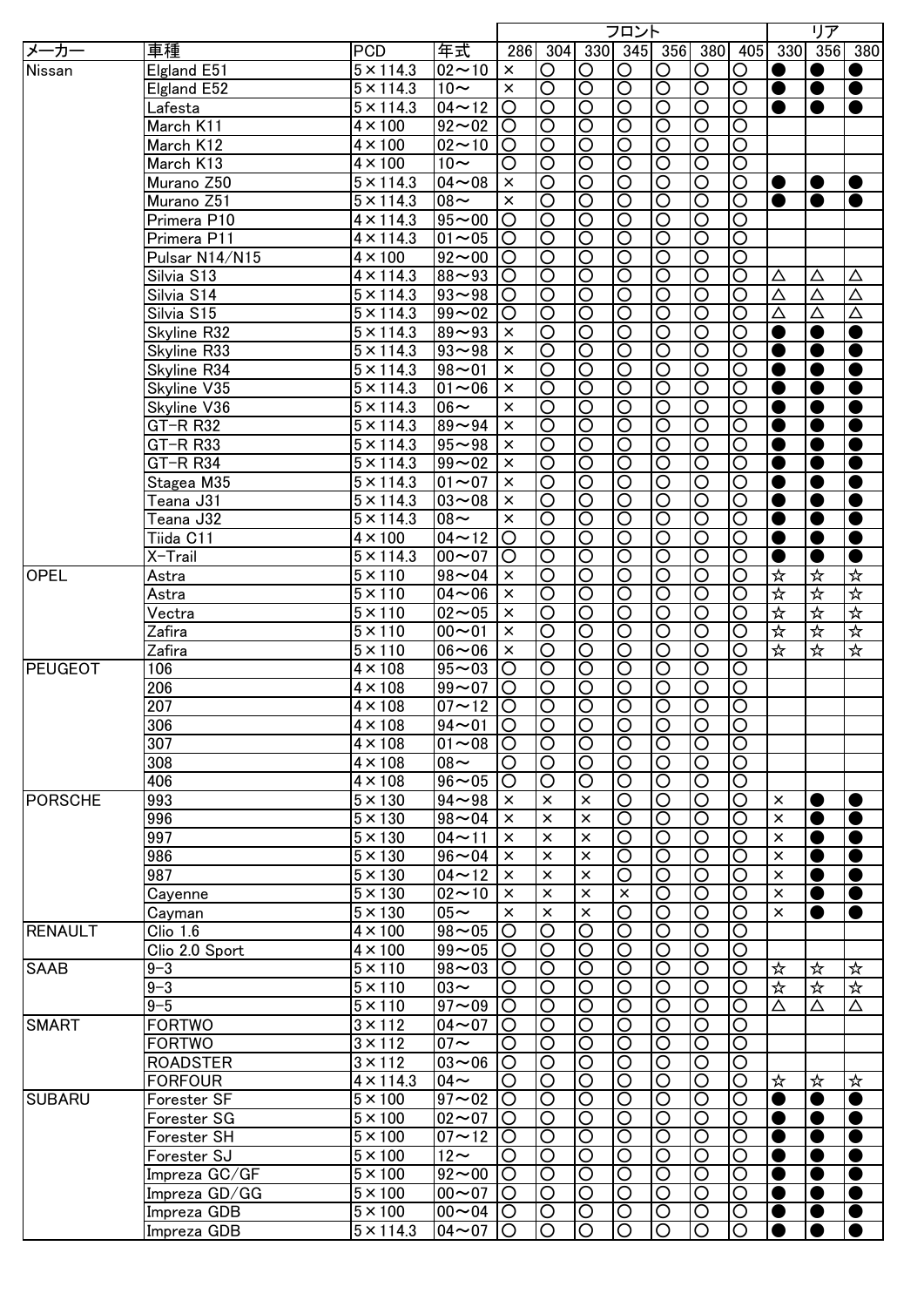|               |                                   |                      |                          |                       |                       |                       | フロント                    |                         |                       |                         |           | リア        |           |
|---------------|-----------------------------------|----------------------|--------------------------|-----------------------|-----------------------|-----------------------|-------------------------|-------------------------|-----------------------|-------------------------|-----------|-----------|-----------|
| メーカー          | 車種                                | <b>PCD</b>           | 年式                       |                       | 286 304               |                       | 330 345 356             |                         | 380                   | 405                     | 330       | 356       | 380       |
| <b>SUBARU</b> | Impreza GE/GH/GR/GV               | $5 \times 100$       | $07 - 11$                | O                     | O                     | O                     | O                       | O                       | O                     | O                       | c         | $\bullet$ |           |
|               | Impreza GRB                       | $5 \times 114.3$     | $07 \sim$                | $\overline{\rm O}$    | $\overline{\bigcirc}$ | $\overline{\circ}$    | $\overline{\circ}$      | $\overline{\mathsf{O}}$ | $\overline{\circ}$    | $\overline{\rm O}$      | $\bullet$ | $\bullet$ | $\bullet$ |
|               | Impreza GP/GJ                     | $5 \times 100$       | $11 \sim$                | $\overline{\rm O}$    | $\overline{\bigcirc}$ | $\overline{\circ}$    | $\overline{\mathsf{O}}$ | $\overline{\rm O}$      | $\overline{\circ}$    | $\overline{\text{O}}$   | $\bullet$ | $\bullet$ | $\bullet$ |
|               | Legacy BE/BH                      | $5 \times 100$       | $98 - 03$                | $\overline{\bigcirc}$ | $\overline{\bigcirc}$ | $\overline{\circ}$    | $\overline{\mathsf{O}}$ | $\overline{\rm O}$      | $\overline{\circ}$    | $\overline{\text{O}}$   | $\bullet$ | $\bullet$ | $\bullet$ |
|               | Legacy BP/BL                      | $5 \times 100$       | $03 - 09$                | $\overline{\rm O}$    | $\overline{\bigcirc}$ | $\overline{\circ}$    | $\overline{\mathsf{O}}$ | $\overline{\mathsf{O}}$ | $\overline{\circ}$    | $\overline{\text{O}}$   | $\bullet$ | $\bullet$ | $\bullet$ |
|               | Legacy BM/BR                      | $5 \times 100$       | $09 -$                   | $\circ$               | $\overline{O}$        | $\overline{\circ}$    | $\overline{\circ}$      | $\overline{\text{O}}$   | $\overline{\circ}$    | $\overline{\bigcirc}$   |           |           |           |
|               | R <sub>2</sub>                    | $\overline{5}$ × 100 | $03 - 10$                | $\overline{\circ}$    | $\overline{\circ}$    | $\overline{\circ}$    | $\overline{\text{O}}$   | $\overline{\text{O}}$   | $\overline{\circ}$    | ਠ                       |           |           |           |
|               | <b>BRZ</b>                        | $\overline{5}$ × 100 | $12\sim$                 | $\overline{\circ}$    | $\overline{\circ}$    | $\overline{\circ}$    | $\overline{\circ}$      | $\overline{\circ}$      | $\overline{\circ}$    | $\overline{\mathsf{O}}$ | $\bullet$ | $\bullet$ |           |
| <b>SUZUKI</b> | Alto                              | $4 \times 100$       | $04 - 09$                | $\overline{\circ}$    | $\overline{\circ}$    | $\overline{\circ}$    | $\overline{\circ}$      | $\overline{\text{O}}$   | $\overline{\circ}$    | $\overline{\mathsf{O}}$ |           |           |           |
|               | Cervo HG21S                       | $4 \times 100$       | $06 - 09$                | $\overline{\circ}$    | $\overline{\circ}$    | $\overline{\circ}$    | $\overline{\circ}$      | $\overline{\text{O}}$   | $\overline{\circ}$    | $\overline{\circ}$      |           |           |           |
|               |                                   | $4 \times 100$       | $\frac{1}{99}$ ~ 05      | $\overline{\bigcirc}$ | $\overline{\circ}$    | $\overline{\circ}$    | $\overline{\text{O}}$   | $\overline{\text{O}}$   | $\overline{\circ}$    | $\overline{\circ}$      |           |           |           |
|               | Every DA62                        |                      |                          |                       |                       | $\overline{\bigcirc}$ | $\overline{\mathsf{O}}$ |                         | $\overline{\bigcirc}$ | $\overline{\mathsf{O}}$ |           |           |           |
|               | Every DA64                        | $4 \times 100$       | $05 -$                   | $\overline{\bigcirc}$ | $\overline{\circ}$    |                       |                         | $\overline{\circ}$      |                       |                         |           |           |           |
|               | Lapin                             | $4 \times 100$       | $\overline{02}$ ~ 08     | $\circ$               | $\overline{O}$        | $\overline{\circ}$    | $\overline{\circ}$      | $\overline{\circ}$      | $\overline{\circ}$    | $\overline{\mathsf{O}}$ |           |           |           |
|               | Palette MK21S/22S                 | $4 \times 100$       | $08 - 13$                | $\circ$               | $\circ$               | $\overline{\circ}$    | $\overline{\circ}$      | $\overline{\circ}$      | $\overline{\circ}$    | $\overline{\mathsf{O}}$ |           |           |           |
|               | Solio                             | $4 \times 100$       | $99 - 10$                | $\circ$               | $\circ$               | $\overline{\circ}$    | $\overline{\text{O}}$   | $\overline{\circ}$      | $\overline{\circ}$    | $\overline{\mathsf{O}}$ |           |           |           |
|               | Swift Sport ZC31S                 | $4 \times 100$       | $05 - 10$                | $\circ$               | $\circ$               | $\overline{\circ}$    | $\overline{\rm O}$      | $\overline{\circ}$      | $\overline{\circ}$    | $\overline{\mathsf{O}}$ |           |           |           |
|               | Swift Sport ZC32S                 | $5 \times 114.3$     | $11 \sim$                | O                     | $\circ$               | $\overline{\circ}$    | $\overline{\text{O}}$   | $\overline{\circ}$      | $\overline{\circ}$    | $\overline{\mathsf{O}}$ |           |           |           |
|               | SX4                               | $5 \times 114.3$     | $06 \sim$                | O                     | $\circ$               | $\overline{\circ}$    | $\overline{O}$          | $\circ$                 | $\overline{\circ}$    | $\overline{\mathsf{O}}$ |           |           |           |
|               | Wagon R MH21S/22S                 | $4 \times 100$       | $03 - 08$                | O                     | $\circ$               | $\overline{\circ}$    | $\overline{\bigcirc}$   | $\circ$                 | $\overline{\circ}$    | $\overline{\circ}$      |           |           |           |
|               | Wagon R MH23S                     | $4 \times 100$       | $08 - 12$                | O                     | $\circ$               | $\overline{\circ}$    | $\overline{\bigcirc}$   | $\circ$                 | $\overline{\circ}$    | $\overline{\circ}$      |           |           |           |
|               | Wagon R MH34S                     | $4 \times 100$       | $12 \sim$                | O                     | $\circ$               | $\overline{O}$        | $\circ$                 | O                       | $\overline{O}$        | $\overline{\mathrm{O}}$ |           |           |           |
| <b>TOYOTA</b> | AE86                              | $4 \times 114.3$     | $83 - 87$                | O                     | $\circ$               | $\overline{O}$        | $\circ$                 | O                       | $\overline{O}$        | $\overline{\rm O}$      |           |           |           |
|               | AE111                             | $4 \times 100$       | $95 - 00$                | O                     | O                     | $\overline{O}$        | O                       | O                       | $\overline{O}$        | $\overline{\text{O}}$   |           |           |           |
|               | Alphard ANH10                     | $5 \times 114.3$     | $02 - 08$                | $\times$              | $\times$              | $\circ$               | O                       | O                       | $\circ$               | $\bigcirc$              | $\bullet$ | $\bullet$ | $\bullet$ |
|               | Alphard ANH20/25                  | $5 \times 114.3$     | $08 -$                   | $\pmb{\times}$        | $\circ$               | $\overline{\bigcirc}$ | O                       | $\circ$                 | $\circ$               | O                       | $\bullet$ | $\bullet$ | $\bullet$ |
|               | Altezza                           | $5 \times 114.3$     | $98 - 05$                | $\pmb{\times}$        | $\times$              | $\overline{\bigcirc}$ | O                       | O                       | $\circ$               | O                       | $\bullet$ | $\bullet$ | $\bullet$ |
|               | Aristo JZS147                     | $5 \times 114.3$     | $91 - 97$                | $\pmb{\times}$        | $\times$              | $\overline{\bigcirc}$ | O                       | O                       | $\circ$               | O                       | $\bullet$ |           | $\bullet$ |
|               |                                   |                      |                          | $\pmb{\times}$        |                       |                       |                         |                         |                       |                         |           | $\bullet$ |           |
|               | Aristo JZS160/161                 | $5 \times 114.3$     | $97 - 04$                |                       | $\times$              | $\overline{\bigcirc}$ | O                       | O                       | $\circ$               | O                       |           | $\bullet$ | ●         |
|               | Bb QNC20/21                       | $4 \times 100$       | $05\sim$                 | O                     | $\circ$               | $\circ$               | O                       | O                       | $\circ$               | O                       |           |           |           |
|               | Belta                             | $4 \times 100$       | $05 - 12$                | O                     | $\circ$               | $\circ$               | O                       | O                       | $\circ$               | O                       | Δ         | Δ         | Δ         |
|               | Caldina ST215                     | $5 \times 100$       | $97 - 00$                | O                     | $\circ$               | $\overline{\circ}$    | $\overline{\rm O}$      | O                       | $\overline{\bigcirc}$ | O                       | $\bullet$ | $\bullet$ | $\bullet$ |
|               | Caldina AZT241                    | $5 \times 100$       | $02 - 07$                | $\circ$               | $\circ$               | $\overline{O}$        | $\overline{\rm O}$      | O                       | $\overline{O}$        | O                       | $\bullet$ | $\bullet$ | $\bullet$ |
|               | Caldina ST246                     | $5 \times 100$       | $02 - 07$                | O                     | $\circ$               | $\overline{O}$        | O                       | O                       | $\overline{O}$        | O                       |           |           |           |
|               | Camry/Scepter XV10                | $5 \times 114.3$     | $92 - 96$                | $\times$              | $\circ$               | $\overline{O}$        | O                       | O                       | $\overline{\bigcirc}$ | O                       | $\bullet$ | $\bullet$ | $\bullet$ |
|               | Camry XV20                        | $5 \times 114.3$     | $96 - 01$                | $\times$              | $\overline{O}$        | $\overline{O}$        | $\overline{\text{O}}$   | $\overline{\text{O}}$   | $\overline{O}$        | $\circ$                 | $\bullet$ |           | $\bullet$ |
|               | Camry XV30                        | $5 \times 114.3$     | $ 01 \sim 06$   $\times$ |                       | IO                    | IO                    | IO                      | IO                      | IO                    | IO                      | w         | $\bullet$ |           |
|               | Camry XV40                        | $5 \times 114.3$     | $106 - 11$               | $\times$              | $\circ$               | $\overline{O}$        | $\circ$                 | $\circ$                 | $\overline{O}$        | $\circ$                 | $\bullet$ | $\bullet$ | $\bullet$ |
|               | Camry XV50                        | $5 \times 114.3$     | $11 \sim$                | $\times$              | O                     | $\circ$               | O                       | O                       | $\circ$               | O                       | $\bullet$ | $\bullet$ | $\bullet$ |
|               | Celica ST162/165                  | $5 \times 100$       | $85 - 89$                | O                     | O                     | $\circ$               | O                       | O                       | $\circ$               | O                       | $\bullet$ | $\bullet$ | $\bullet$ |
|               | Celica ST182/183/184/185  5 × 100 |                      | $89 - 93$                | O                     | O                     | $\circ$               | O                       | O                       | $\circ$               | O                       | $\bullet$ | $\bullet$ | $\bullet$ |
|               | Celica ST202/203/204              | $5 \times 100$       | $93 - 99$                | O                     | O                     | $\circ$               | $\circ$                 | O                       | $\circ$               | O                       | 0         | $\bullet$ | $\bullet$ |
|               | Celica ST205                      | $5 \times 100$       | $94 - 99$                | O                     | O                     | $\circ$               | O                       | O                       | $\circ$               | O                       | 0         | $\bullet$ | $\bullet$ |
|               | Celica ZZT230/231                 | $5 \times 100$       | $99 - 06$                | O                     | O                     | $\circ$               | O                       | O                       | $\overline{\rm O}$    | O                       | C         | $\bullet$ | $\bullet$ |
|               | Celsior 10                        | $5 \times 114.3$     | $89 - 94$                | $\times$              | $\times$              | $\circ$               | O                       | O                       | $\circ$               | O                       | O         | $\bullet$ | $\bullet$ |
|               | Celsior 20                        | $5 \times 114.3$     | $94 - 00$                | $\times$              | $\times$              | $\circ$               | O                       | O                       | $\circ$               | O                       | C         | $\bullet$ | $\bullet$ |
|               | Celsior 30                        | $5 \times 114.3$     | $00 - 06$                | $\times$              | $\times$              | $\circ$               | O                       | O                       | $\circ$               | O                       | $\times$  | $\bullet$ | $\bullet$ |
|               |                                   |                      |                          |                       |                       | $\circ$               |                         |                         | $\circ$               | O                       |           |           |           |
|               | Chaser JZX90                      | $5 \times 114.3$     | $92 - 96$                | $\times$              | $\times$              |                       | O                       | O                       |                       |                         | ●         | $\bullet$ | $\bullet$ |
|               | Chaser JZX100                     | $5 \times 114.3$     | $96 - 01$                | $\times$              | $\times$              | $\circ$               | O                       | O                       | $\overline{\text{O}}$ | O                       | $\bullet$ | $\bullet$ | $\bullet$ |
|               | Callora                           | $4 \times 100$       | $91 - 00$                | O                     | O                     | $\overline{O}$        | O                       | O                       | $\overline{\rm O}$    | O                       |           |           |           |
|               | Callora                           | $5 \times 100$       | $91 - 00$                | O                     | $\circ$               | $\overline{O}$        | $\circ$                 | O                       | $\overline{O}$        | O                       |           |           |           |
|               | Corona                            | $4 \times 100$       | $89 - 92$                | O                     | $\circ$               | $\overline{O}$        | $\circ$                 | O                       | $\overline{O}$        | $\overline{\text{O}}$   |           |           |           |
|               | Cresta JZX90                      | $5 \times 114.3$     | $92 - 96$                | $\times$              | $\times$              | $\overline{O}$        | $\circ$                 | O                       | $\overline{\bigcirc}$ | $\circ$                 | $\bullet$ | $\bullet$ | $\bullet$ |
|               | Cresta JZX100                     | $5 \times 114.3$     | $96 - 01$                | $\times$              | $\times$              | $\circ$               | O                       | O                       | $\overline{O}$        | O                       | $\bullet$ | $\bullet$ | $\bullet$ |
|               | Crown GRS17                       | $5 \times 114.3$     | $99 - 03$                | $\pmb{\times}$        | $\times$              | $\overline{\bigcirc}$ | $\overline{\rm O}$      | $\overline{\rm O}$      | $\overline{\circ}$    | $\circ$                 | ●         | $\bullet$ | $\bullet$ |
|               | Crown GRS18                       | $5 \times 114.3$     | $03 - 08$                | $\times$              | $\times$              | $\overline{\bigcirc}$ | $\overline{\rm O}$      | $\overline{O}$          | $\overline{\circ}$    | $\circ$                 | $\bullet$ | $\bullet$ | $\bullet$ |
|               | Crown GRS20                       | $5 \times 114.3$     | $08 - 12$                | $\pmb{\times}$        | $\times$              | $\overline{O}$        | $\overline{\text{O}}$   | $\overline{O}$          | $\overline{\circ}$    | O                       | $\bullet$ | $\bullet$ | $\bullet$ |
|               | Cynos L40                         | $4 \times 100$       | $91 - 95$                | O                     | O                     | $\overline{O}$        | $\overline{\text{O}}$   | $\circ$                 | $\overline{\circ}$    | O                       |           |           |           |
|               | Cynos L50                         | $4 \times 100$       | $95 - 99$                | O                     | $\circ$               | $\overline{O}$        | $\overline{\text{O}}$   | $\circ$                 | $\overline{O}$        | $\circ$                 |           |           |           |
|               | Estima TCR10/20                   | $5 \times 114.3$     | $90 - 00$                | $\times$              | $\times$              | $\overline{O}$        | $\circ$                 | $\circ$                 | $\overline{O}$        | $\circ$                 | $\bullet$ | $\bullet$ | $\bullet$ |
|               | Estima ACR30/40                   | $5 \times 114.3$     | $90 - 99$                | $\times$              | O                     | $\circ$               | O                       | O                       | $\circ$               | O                       | $\bullet$ | $\bullet$ | $\bullet$ |
|               | Estima MCR30                      | $5 \times 114.3$     | $00 - 05$                | $\times$              | $\times$              | $\circ$               | O                       | O                       | $\circ$               | O                       | $\bullet$ | $\bullet$ | $\bullet$ |
|               | Estima ACR50/GSR50/55             | $5 \times 114.3$     | $106 -$                  | $\times$              | O                     | $\circ$               | O                       | O                       | $\circ$               | O                       | $\bullet$ | $\bullet$ | $\bullet$ |
|               | $FT-86$                           | $5 \times 100$       | $12-$                    | O                     | O                     | $\circ$               | O                       | $\circ$                 | $\circ$               | O                       | $\bullet$ | $\bullet$ | $\bullet$ |
|               |                                   |                      |                          |                       |                       |                       |                         |                         |                       |                         |           |           |           |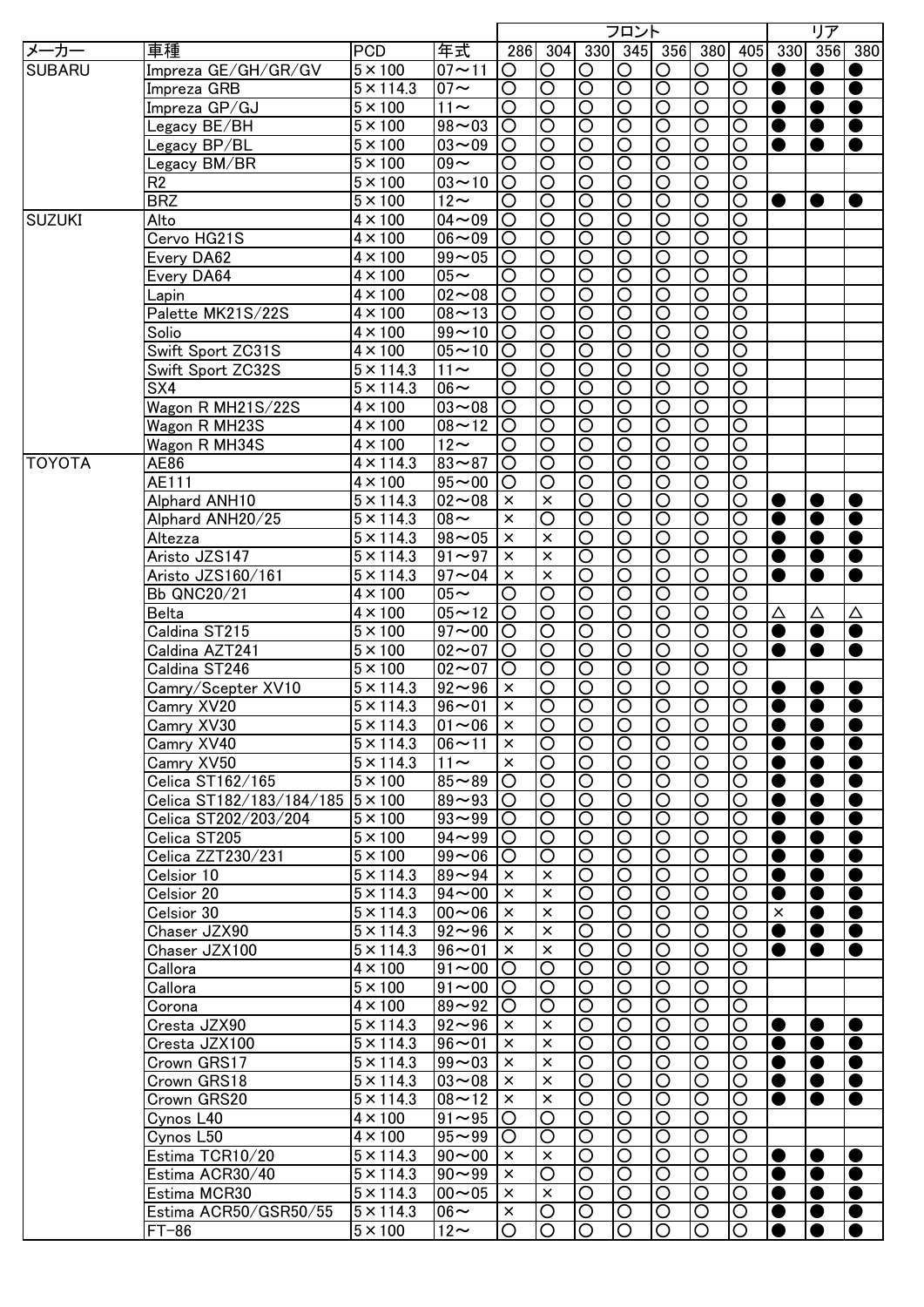|                   |                       |                        |                      |                    |                    |                         | フロント                    |                       |                         |                         |                | リア        |           |
|-------------------|-----------------------|------------------------|----------------------|--------------------|--------------------|-------------------------|-------------------------|-----------------------|-------------------------|-------------------------|----------------|-----------|-----------|
| メーカー              | 車種                    | <b>PCD</b>             | 年式                   |                    |                    |                         |                         |                       | 286 304 330 345 356 380 | 405                     |                | 330 356   | 380       |
| <b>TOYOTA</b>     | Harrier               | $5 \times 114.3$       | $97 - 03$            | $\pmb{\times}$     | $\circ$            | O                       | O                       | $\circ$               | $\circ$                 | O                       | $\bullet$      | $\bullet$ |           |
|                   | Harrier               | $\overline{5}$ × 114.3 | $03 - 12$            | $\pmb{\times}$     | $\overline{\rm O}$ | $\overline{\rm O}$      | $\overline{\mathsf{O}}$ | $\overline{\circ}$    | $\overline{\circ}$      | $\overline{\rm O}$      | $\bullet$      | $\bullet$ | $\bullet$ |
|                   | Hiace 100             | $6 \times 139.7$       | $89 - 04$            | $\times$           | $\times$           | $\pmb{\times}$          | $\overline{\rm O}$      | $\overline{\text{O}}$ | $\overline{\mathsf{O}}$ | $\overline{\circ}$      |                |           |           |
|                   | Hiace 200             | $6 \times 139.7$       | $04 \sim$            | $\pmb{\times}$     | $\times$           | $\pmb{\times}$          | $\overline{\rm O}$      | $\overline{\bigcirc}$ | $\overline{\circ}$      | ਠ                       |                |           |           |
|                   | <b>IST NCP60</b>      | $4 \times 100$         | $02 - 07$            | $\overline{\rm O}$ | $\overline{\rm O}$ | $\overline{\mathsf{O}}$ | $\overline{\mathsf{O}}$ | ੋ                     | $\overline{\circ}$      | $\overline{\circ}$      | $\bullet$      | $\bullet$ |           |
|                   | Land Cruiser J200     | $5 \times 150$         | $07 \sim$            | $\times$           | $\times$           | $\times$                | $\times$                | $\overline{O}$        | $\overline{\bigcirc}$   | $\overline{O}$          | $\times$       | $\bullet$ | $\bullet$ |
|                   | Majesta 14            | $5 \times 114.3$       | $91 - 95$            | $\times$           | $\times$           | $\overline{\circ}$      | $\overline{\mathsf{O}}$ | $\overline{\circ}$    | $\overline{\circ}$      | $\overline{\mathsf{O}}$ | $\bullet$      | $\bullet$ | $\bullet$ |
|                   | Majesta 17            | $5 \times 114.3$       | $99 - 04$            | $\pmb{\times}$     | $\times$           | $\overline{\mathsf{O}}$ | $\overline{\text{O}}$   | $\overline{\circ}$    | $\overline{\circ}$      | $\overline{\mathsf{O}}$ | $\bullet$      | $\bullet$ | $\bullet$ |
|                   | Majesta 18            | $5 \times 114.3$       | $04 - 09$            | $\pmb{\times}$     | $\times$           | $\overline{\mathsf{O}}$ | $\overline{\mathsf{O}}$ | $\overline{\circ}$    | $\overline{\circ}$      | $\overline{\circ}$      | $\bullet$      | $\bullet$ | $\bullet$ |
|                   | Mark II JZX90         | $5 \times 114.3$       | $92 - 96$            | $\pmb{\times}$     | $\times$           | $\overline{\mathsf{O}}$ | $\overline{\text{O}}$   | $\overline{\circ}$    | $\overline{\circ}$      | $\overline{\circ}$      | $\bullet$      | $\bullet$ | $\bullet$ |
|                   |                       |                        | $96 - 00$            | $\pmb{\times}$     | $\times$           | $\overline{\circ}$      | $\overline{\text{O}}$   | $\overline{\circ}$    | $\overline{\circ}$      | $\overline{\circ}$      |                | $\bullet$ | $\bullet$ |
|                   | Mark II JZX100        | $5 \times 114.3$       |                      |                    |                    |                         |                         |                       |                         |                         | $\bullet$      |           |           |
|                   | Mark X                | $5 \times 114.3$       | $04 - 09$            | $\pmb{\times}$     | $\times$           | $\overline{\circ}$      | $\overline{\circ}$      | $\overline{O}$        | $\overline{\circ}$      | $\overline{\circ}$      | ●              | $\bullet$ | $\bullet$ |
|                   | <b>MR2 AW11</b>       | $4 \times 100$         | $84 - 89$            | O                  | O                  | $\overline{\circ}$      | $\overline{\rm O}$      | $\circ$               | $\overline{\circ}$      | $\overline{\circ}$      |                |           |           |
|                   | <b>MR2 SW20</b>       | $5 \times 114.3$       | $89 - 99$            | O                  | $\circ$            | $\overline{\circ}$      | $\overline{\rm O}$      | $\circ$               | $\overline{\circ}$      | $\overline{\bigcirc}$   | Δ              | Δ         | Δ         |
|                   | MR-S ZZW30            | $4 \times 100$         | $99 - 07$            | O                  | O                  | $\overline{\circ}$      | $\overline{\rm O}$      | $\circ$               | $\overline{\circ}$      | ਠ                       |                |           |           |
|                   | Noah R60              | $5 \times 114.3$       | $01 - 07$            | $\times$           | $\times$           | $\overline{\circ}$      | O                       | $\circ$               | $\overline{\circ}$      | $\overline{\circ}$      | $\bullet$      | $\bullet$ | $\bullet$ |
|                   | Noah R70              | $5 \times 114.3$       | $07 \sim$            | $\times$           | $\times$           | $\overline{\circ}$      | O                       | $\circ$               | $\overline{\circ}$      | O                       | $\bullet$      | $\bullet$ | $\bullet$ |
|                   | Premio                | $5 \times 100$         | $01 - 07$            | O                  | O                  | $\overline{\circ}$      | $\circ$                 | $\circ$               | $\overline{\circ}$      | $\circ$                 |                |           |           |
|                   | Prius NHW20           | $5 \times 100$         | $03 - 11$            | O                  | O                  | $\overline{O}$          | $\circ$                 | $\circ$               | $\overline{O}$          | $\circ$                 |                |           |           |
|                   | Prius ZVW30           | $5 \times 100$         | $09 -$               | O                  | O                  | $\overline{O}$          | $\circ$                 | O                     | $\overline{O}$          | $\circ$                 | ☆              | ☆         | ☆         |
|                   | Ractis CP100          | $4 \times 100$         | $05 - 10$            | O                  | O                  | $\overline{O}$          | O                       | $\circ$               | $\overline{O}$          | $\circ$                 | Δ              | Δ         | Δ         |
|                   | RAV4                  | $5 \times 114.3$       | $05\sim$             | $\times$           | O                  | $\overline{O}$          | $\circ$                 | O                     | $\overline{O}$          | $\circ$                 | $\bullet$      | $\bullet$ | $\bullet$ |
|                   | Sera                  | $4 \times 100$         | $90 - 94$            | O                  | O                  | $\bigcirc$              | $\overline{O}$          | $\circ$               | $\bigcirc$              | $\circ$                 |                |           |           |
|                   | Soarer 30             | $5 \times 114.3$       | $91 - 00$            | $\times$           | $\times$           | O                       | O                       | $\circ$               | $\bigcirc$              | O                       | $\bullet$      | $\bullet$ | $\bullet$ |
|                   | Starlet               | $4 \times 100$         | $89 - 95$            | O                  | O                  | $\overline{O}$          | O                       | $\circ$               | $\overline{O}$          | O                       |                |           |           |
|                   | <b>Starlet</b>        | $4 \times 100$         | $96 - 99$            | O                  | O                  | O                       | O                       | O                     | $\overline{O}$          | O                       |                |           |           |
|                   | Supra 70              | $5 \times 114.3$       | $86 - 93$            | $\times$           | $\times$           | $\times$                | O                       | $\circ$               | $\overline{O}$          | $\overline{\rm O}$      |                |           |           |
|                   | Supra 80              | $5 \times 114.3$       | $93 - 02$            | $\times$           | $\times$           | $\overline{\rm O}$      | O                       | $\circ$               | $\circ$                 | O                       | $\bullet$      | $\bullet$ | $\bullet$ |
|                   | Tercel                | $4 \times 100$         | $90 - 94$            | O                  | O                  | O                       | O                       | O                     | O                       | O                       |                |           |           |
|                   | Tercel                | $4 \times 100$         | $94 - 99$            | O                  | O                  | O                       | O                       | O                     | O                       | O                       |                |           |           |
|                   | Vellfire 20           | $5 \times 114.3$       | $08 -$               | $\times$           | O                  | O                       | O                       | $\circ$               | $\overline{\rm O}$      | $\overline{\rm O}$      |                | $\bullet$ | $\bullet$ |
|                   | Vitz KSP/SCP/NCP9#    | $4 \times 100$         | $05 - 10$            | O                  | O                  | O                       | O                       | $\circ$               | O                       | O                       | $\bullet$<br>Δ | Δ         | Δ         |
|                   |                       |                        | $01 - 07$            | $\times$           |                    |                         |                         |                       |                         |                         |                |           |           |
|                   | VOXY R60              | $5 \times 114.3$       |                      |                    | $\times$           | O                       | O                       | $\circ$               | $\circ$                 | O                       | $\bullet$      | $\bullet$ | $\bullet$ |
|                   | VOXY R70              | $5 \times 114.3$       | $07 \sim$            | $\times$           | $\times$           | O                       | O                       | O                     | O                       | O                       | ●              | $\bullet$ | $\bullet$ |
|                   | Wish 10               | $5 \times 100$         | $03 - 09$            | O                  | $\circ$            | $\overline{O}$          | $\overline{O}$          | $\circ$               | $\overline{O}$          | O                       | $\bullet$      |           | $\bullet$ |
|                   | Wish 20               | $5 \times 100$         | $109 -$              | Ő                  | IO                 | IO                      | O                       | IO                    | IO                      | IО                      | $\bullet$      |           |           |
| <b>VOLKSWAGEN</b> | Beetle                | $5 \times 100$         | $99 - 10$            | $\times$           | $\circ$            | $\circ$                 | O                       | $\circ$               | $\circ$                 | $\circ$                 | ☆              | ☆         | ☆         |
|                   | <b>Beetle</b>         | $5 \times 112$         | $12-$                | $\times$           | $\times$           | $\circ$                 | O                       | O                     | $\circ$                 | O                       | ☆              | ☆         | ☆         |
|                   | Bora                  | $5 \times 100$         | $99 - 04$            | $\times$           | O                  | $\circ$                 | O                       | O                     | $\circ$                 | O                       | ☆              | ☆         | ☆         |
|                   | Corrado               | $5 \times 100$         | $88 - 95$            | $\times$           | O                  | $\circ$                 | O                       | O                     | $\circ$                 | O                       | ☆              | 卒         | ☆         |
|                   | Eos                   | $5 \times 112$         | $06 \sim$            | $\times$           | $\times$           | $\circ$                 | O                       | O                     | $\circ$                 | O                       | ☆              | ☆         | ☆         |
|                   | $G$ olf $\mathbb{II}$ | $5 \times 100$         | $91 - 98$            | $\times$           | O                  | $\circ$                 | O                       | O                     | $\circ$                 | O                       | ☆              | ☆         | ☆         |
|                   | Golf III GTI          | $5 \times 100$         | $92 - 98$            | $\times$           | O                  | $\circ$                 | O                       | O                     | $\circ$                 | O                       | ☆              | 坏         | ☆         |
|                   | Golf III VR6          | $5 \times 100$         | $92 - 98$            | $\times$           | O                  | $\circ$                 | O                       | O                     | $\circ$                 | O                       | ☆              | 坏         | ☆         |
|                   | Golf IV               | $5 \times 100$         | $98 - 04$            | $\times$           | O                  | $\circ$                 | O                       | O                     | $\circ$                 | O                       | ☆              | 坏         | ☆         |
|                   | Golf IV GTI           | $5 \times 100$         | $98 - 04$            | $\times$           | O                  | $\circ$                 | O                       | O                     | $\circ$                 | O                       | ☆              | 坏         | ☆         |
|                   | Golf IV R32           | $5 \times 100$         | $03 - 03$            | $\times$           | O                  | O                       | O                       | O                     | $\circ$                 | O                       | ☆              | ☆         | ☆         |
|                   | Golf V                | $5 \times 112$         | $04 - 09$            | $\times$           | $\times$           | O                       | O                       | O                     | $\circ$                 | O                       | ☆              | ☆         | ☆         |
|                   | Golf V GT             | $5 \times 112$         | $04 - 07$            | $\times$           | $\times$           | O                       | O                       | $\circ$               | $\overline{\text{O}}$   | O                       | ☆              | 卒         | ☆         |
|                   | Golf V GTI            | $5 \times 112$         | $05 - 09$            | $\times$           | $\times$           | O                       | O                       | O                     | $\overline{\text{O}}$   | O                       | ☆              | 卒         | ☆         |
|                   | Golf V R32            | $5 \times 112$         | $06 - 09$            | $\times$           | $\times$           | O                       | O                       | $\circ$               | $\overline{\bigcirc}$   | O                       | ☆              | ☆         | ☆         |
|                   | Golf V Variant        | $5 \times 112$         | $07 \sim$            | $\times$           | $\times$           | O                       | O                       | $\circ$               | $\overline{O}$          | O                       | ☆              | 坏         | ☆         |
|                   | Golf VI               | $5 \times 112$         | $09 -$               | $\times$           | $\times$           | O                       | O                       | $\circ$               | $\circ$                 | O                       | ☆              | ☆         | ☆         |
|                   | Golf VI GTI           | $5 \times 112$         | $09 -$               | $\times$           | $\times$           | $\overline{O}$          | $\overline{\rm O}$      | $\circ$               | $\overline{O}$          | $\overline{\rm O}$      | ☆              | 坏         | ☆         |
|                   |                       |                        |                      |                    |                    |                         |                         |                       |                         |                         |                |           |           |
|                   | Golf VI <sub>R</sub>  | $5 \times 112$         | $10\sim$             | $\times$           | $\times$           | $\circ$                 | $\overline{\rm O}$      | $\circ$               | $\overline{O}$          | $\overline{\bigcirc}$   | ☆              | 坏         | ☆         |
|                   | Golf VI Variant       | $5 \times 112$         | $09 -$               | $\times$           | $\times$           | $\circ$                 | $\overline{\rm O}$      | $\circ$               | $\overline{O}$          | $\overline{\rm O}$      | ☆              | 坏         | ☆         |
|                   | Golf VII              | $5 \times 112$         | $12\sim$             | $\pmb{\times}$     | $\times$           | O                       | $\overline{\rm O}$      | $\circ$               | $\overline{O}$          | $\overline{\rm O}$      | ☆              | 坏         | ☆         |
|                   | <b>Golf Plus</b>      | $5 \times 112$         | $05 - 09$            | $\times$           | $\times$           | $\circ$                 | $\overline{\rm O}$      | $\circ$               | $\overline{O}$          | $\overline{\rm O}$      | ☆              | ☆         | ☆         |
|                   | Jetta/Vento           | $5 \times 100$         | $92 - 98$            | $\times$           | O                  | $\circ$                 | O                       | $\circ$               | $\circ$                 | $\circ$                 | ☆              | ☆         | ☆         |
|                   | Jetta/Vento VR6       | $5 \times 100$         | $93 - 97$            | $\times$           | O                  | $\circ$                 | O                       | O                     | $\circ$                 | O                       | ☆              | ☆         | ☆         |
|                   | Jetta                 | $5 \times 112$         | $\overline{06}$ ~ 10 | $\times$           | $\times$           | $\circ$                 | O                       | O                     | $\circ$                 | O                       | ☆              | ☆         | ☆         |
|                   | Passat B4             | $5 \times 100$         | $94 - 97$            | $\times$           | O                  | $\circ$                 | O                       | O                     | $\circ$                 | O                       | ☆              | ☆         | ☆         |
|                   | Passat B4 VR6         | $5 \times 100$         | $94 - 97$            | $\times$           | O                  | O                       | O                       | O                     | O                       | O                       | ☆              | ☆         | ☆         |